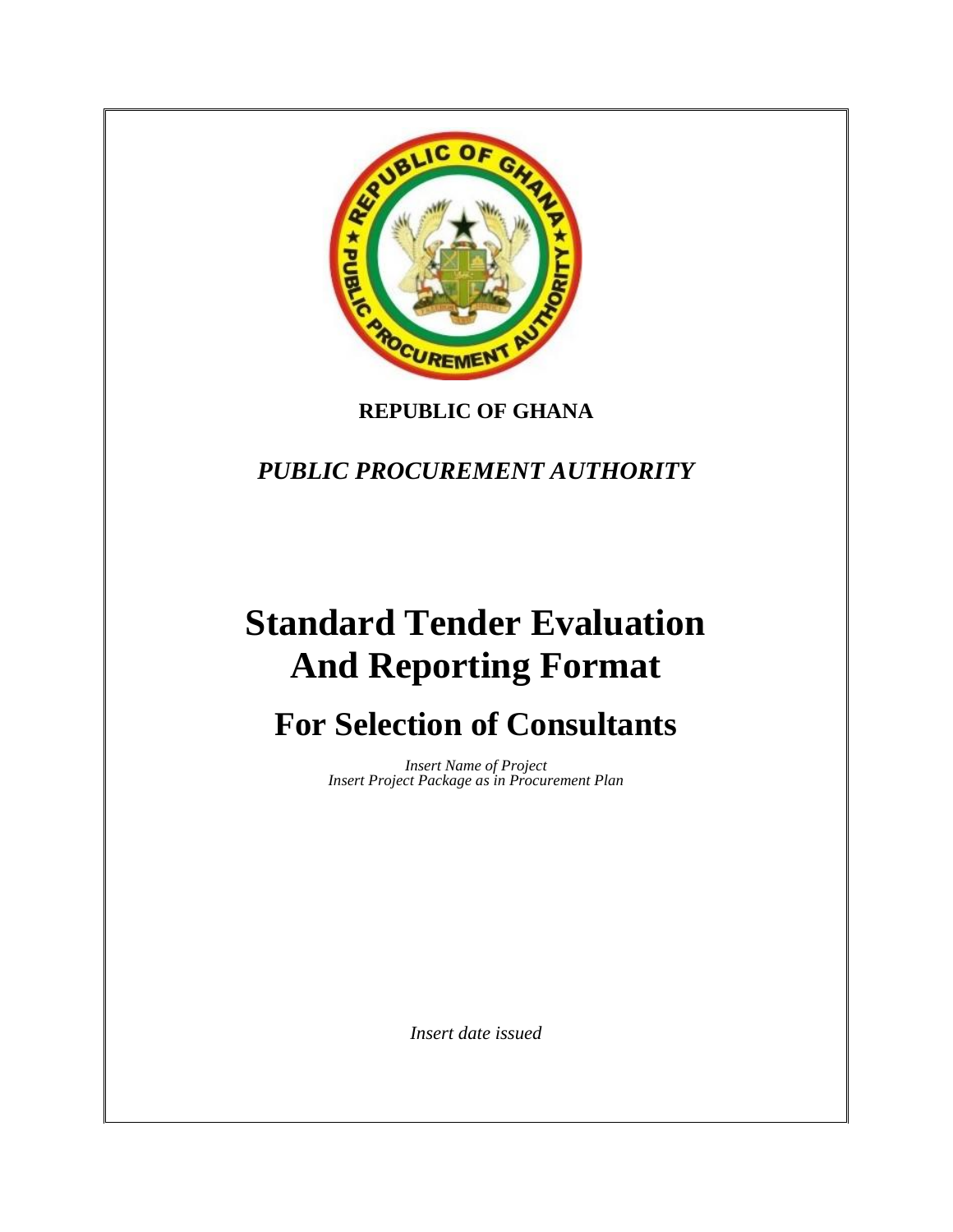#### **Preface<sup>1</sup>**

Procurement under projects financed from the Public Funds of the Republic of Ghana, is carried out in accordance with the procedures laid down in the Public Procurement Act, 2003 (Act 663) as amended of the Republic of Ghana for the Selection of Consultants.

This Standard Tender Evaluation Format for Selection of Consultants has been prepared for use by Procurement Entities in the application of the evaluation criteria in the Request for Proposal process. The procedures and practices they convey have been developed in conformity with the Public Procurement Act 2003, (Act 663) as amended, particularly PART V, Sub-Part III - Evaluation and Comparison of Tenders and PART VI - Methods and Procedures to Engage the Services of Consultants Sections 66 - 77, as well as exposure to broad international experience and best practices.

The document sets out the format of a sample evaluation report. It is mandatory for Procurement Entities to use this document in order to facilitate the evaluation of Consultants' proposals and the subsequent review of these proposals by the relevant Entity Tender Committee. The evaluation must be in accordance with the criteria spelled out in the **Request for Proposals: Selection of Consultants** and carried out by qualified evaluators. The Request for Proposals should be prepared in agreement with the provisions of the Public Procurement Act 2003, Act 663. The Technical Evaluation Report should be approved and endorsed by the Entity Tender Committee before the Financial Proposals are opened.

Upon notification of contract award to the successful Consultant by the procurement Entity, and in accordance with the Public Procurement Act 2003, Act 663, the Public Procurement Authority is authorized to publish a description of the contract, the name and nationality of the contract awardee, and the contract price in the Public Procurement Bulletin and website.

The evaluation report includes five sections:

- Section I. A Short Report Summarizing the Findings of the Technical Evaluation;
- Section II. Technical Evaluation Report-Forms;
- Section III. A Short Report Summarizing the Findings of the Financial Evaluation;
- Section IV. Financial Evaluation Report-Forms;
- Section V. Annexes:
	- Annex I. Individual Evaluations;
	- Annex II. Information Data Monitoring;
	- Annex III. Minutes of the Public Opening of the Financial Proposals;
	- Annex IV. Copy of the Request for Proposals;
	- Annex V. Miscellaneous Annexes-Ad Hoc.

The report can be used for all methods of selection described in the Public Procurement Act 2003. Though it mainly addresses Quality- and Cost-Based Selection, each section contains a note indicating the data and forms that are to be provided for the other methods of selection.

<sup>&</sup>lt;sup>1</sup> This preface is not part of the report. It should not appear in the report submitted to the Entity Tender Committee.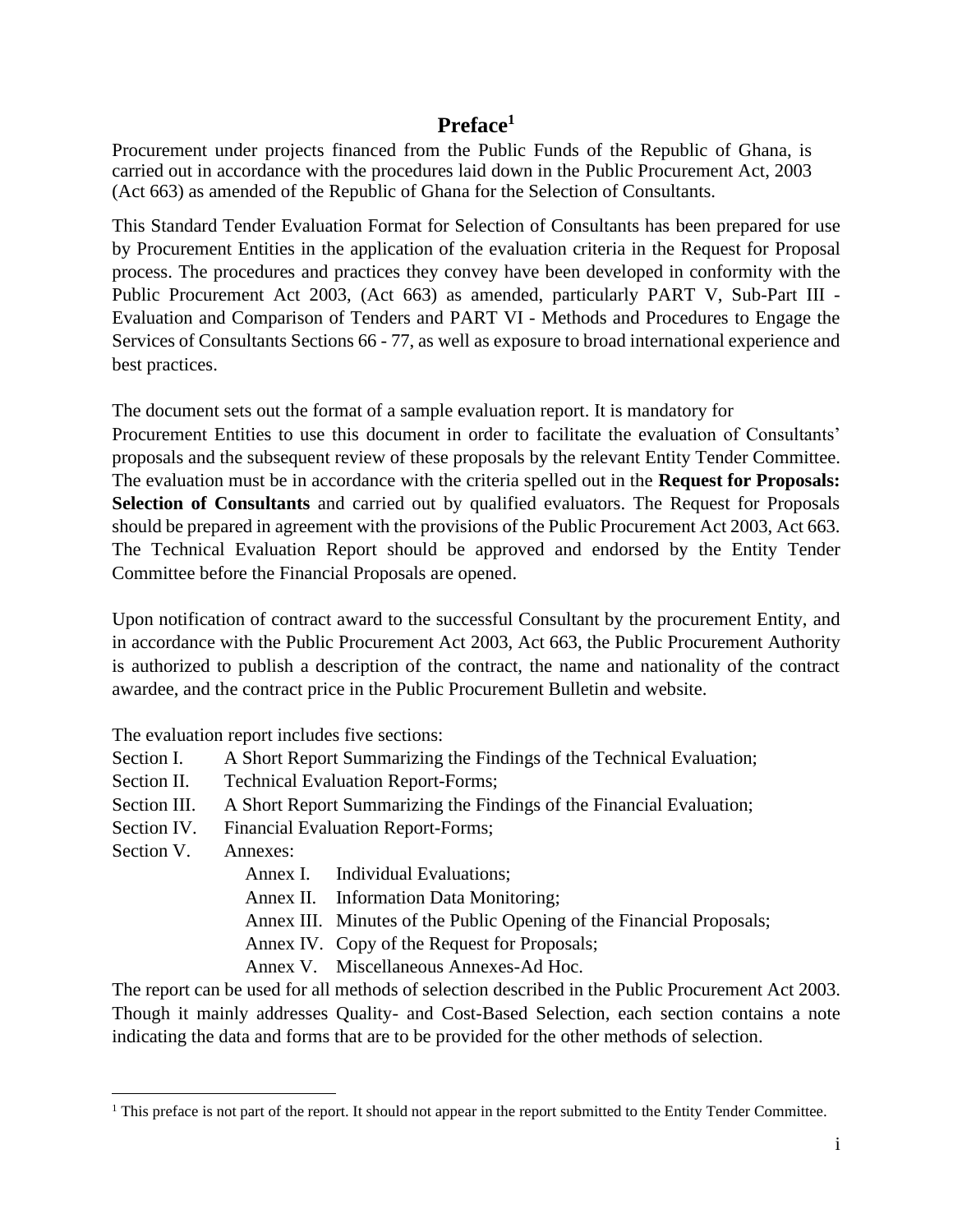For complex, specialized assignments, Procurement Entities may wish to obtain assistance from consultants to evaluate proposals.

Additional information on Public Procurement in the Republic of Ghana can be obtained from: Public Procurement Authority

| Accra, Ghana.      |  |
|--------------------|--|
| Telephone: _______ |  |
| Facsimile:         |  |
| Email:             |  |
| Website:           |  |

\_\_\_\_\_\_\_\_\_\_\_\_\_\_\_\_\_\_\_\_\_\_\_\_\_\_\_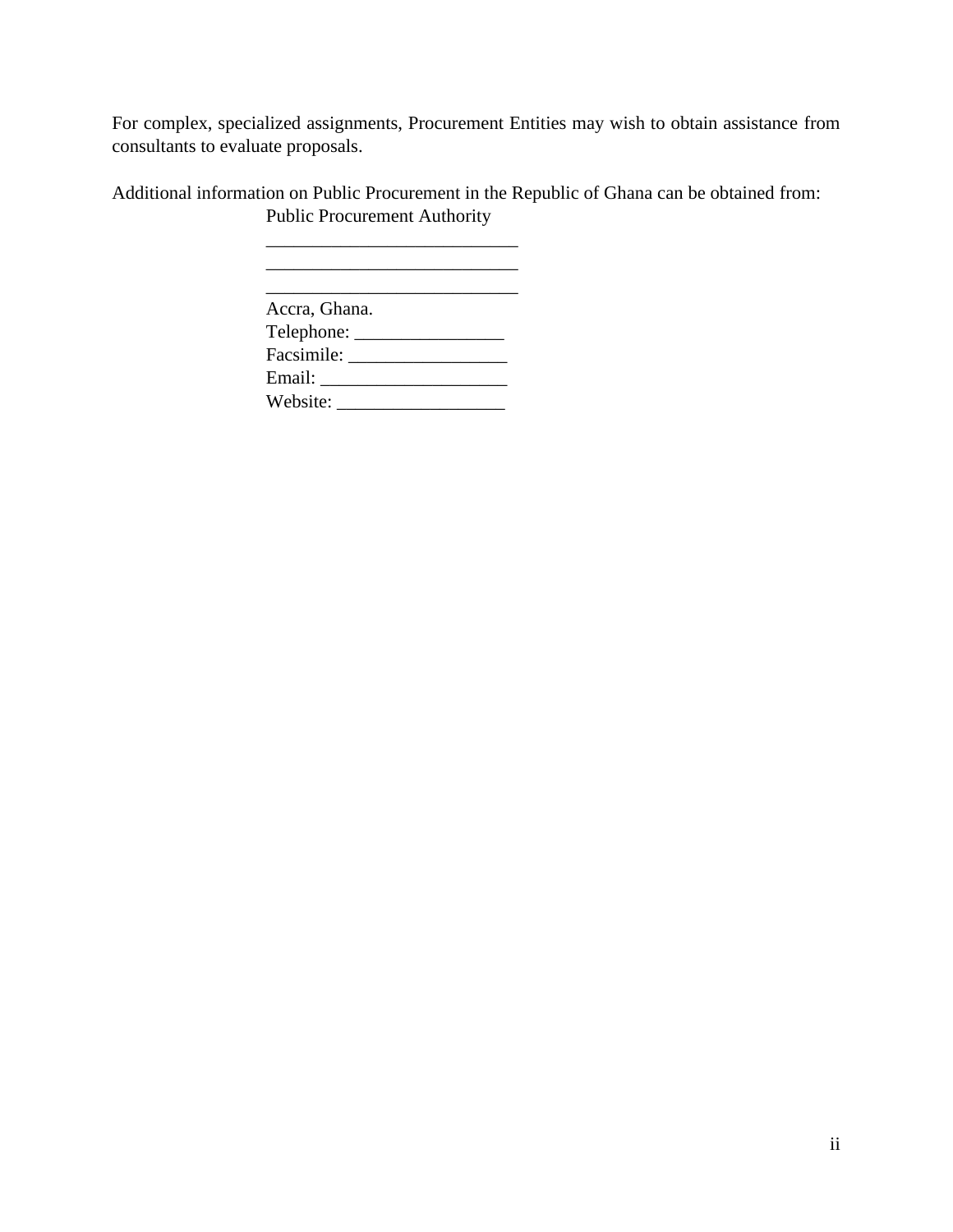## **CONSULTANT'S EVALUATION REPORT**

Project Name \_\_\_\_\_\_\_\_\_\_\_\_\_\_\_\_\_\_\_\_\_\_\_\_\_\_\_\_\_\_\_\_\_\_\_

Title of Consulting Services \_\_\_\_\_\_\_\_\_\_\_\_\_\_\_\_\_\_\_\_\_\_\_

Date of Submission, \_\_\_\_\_\_\_\_\_\_\_\_\_\_\_\_\_\_\_\_\_\_\_\_\_\_\_\_\_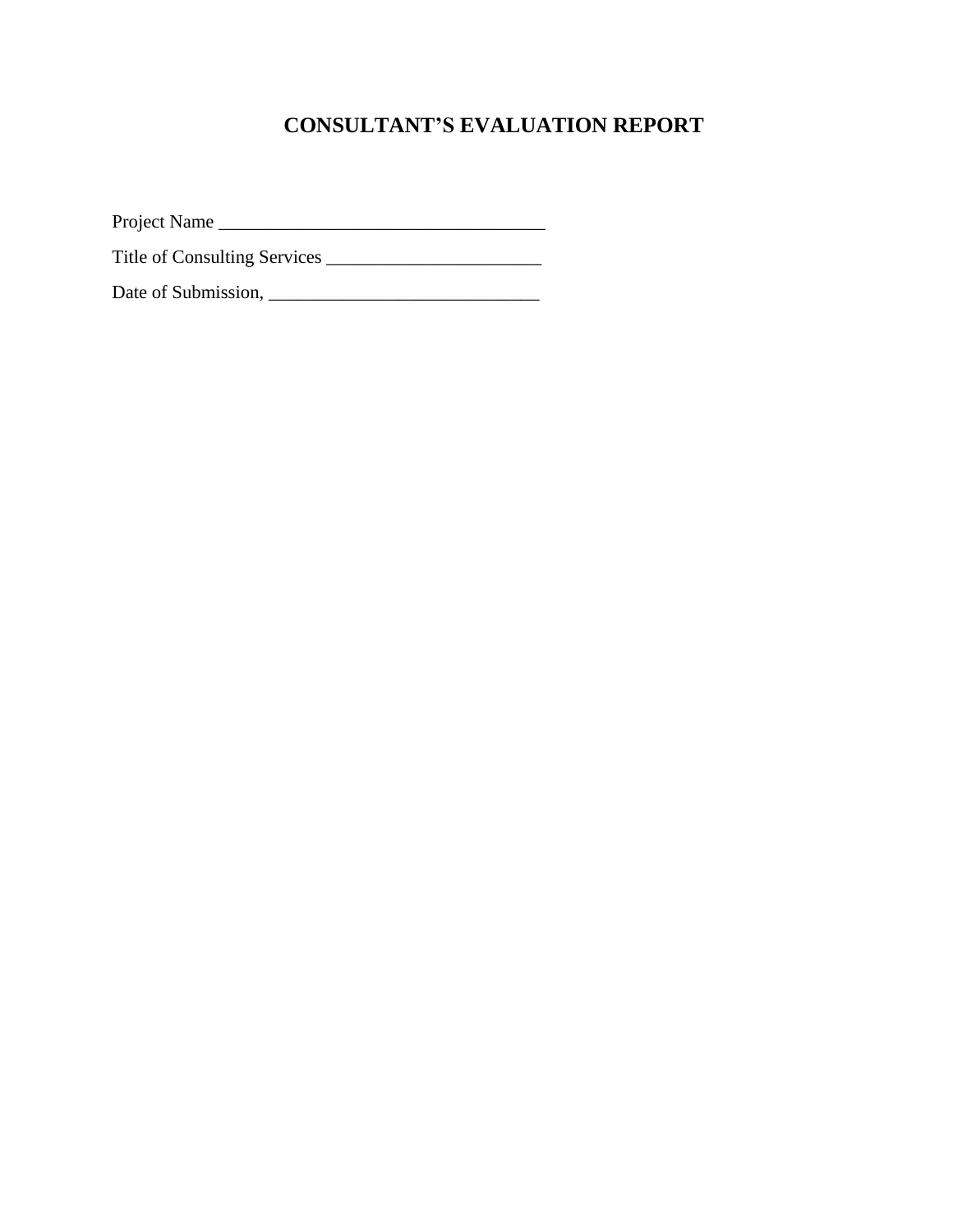## **Table of Contents**

| Form IVC. QCBS—Combined Technical/Financial Evaluation—Award Recommendation 22 |
|--------------------------------------------------------------------------------|
|                                                                                |
|                                                                                |
|                                                                                |
|                                                                                |
|                                                                                |
|                                                                                |
|                                                                                |
|                                                                                |
|                                                                                |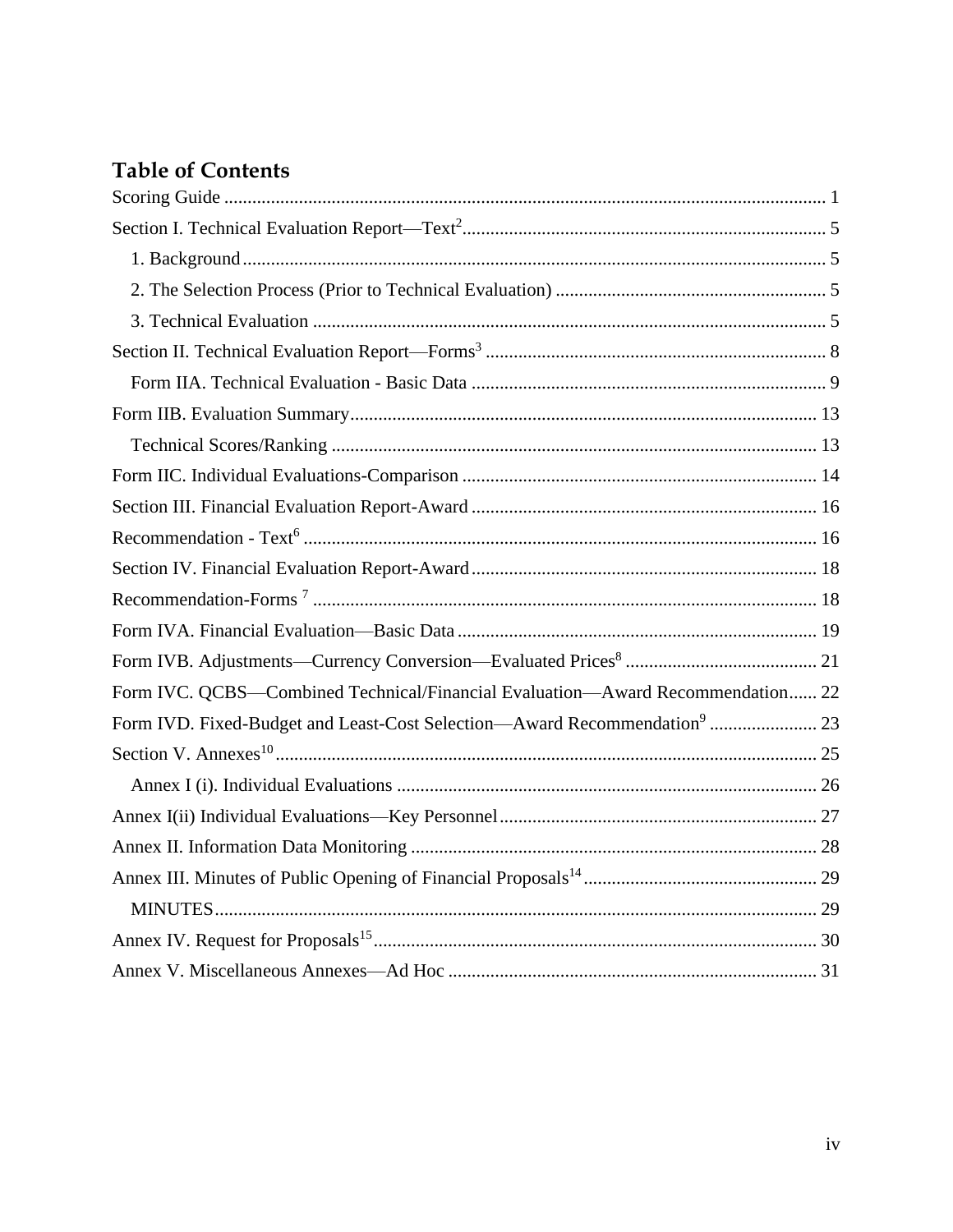<span id="page-5-0"></span>**SCORING GUIDE**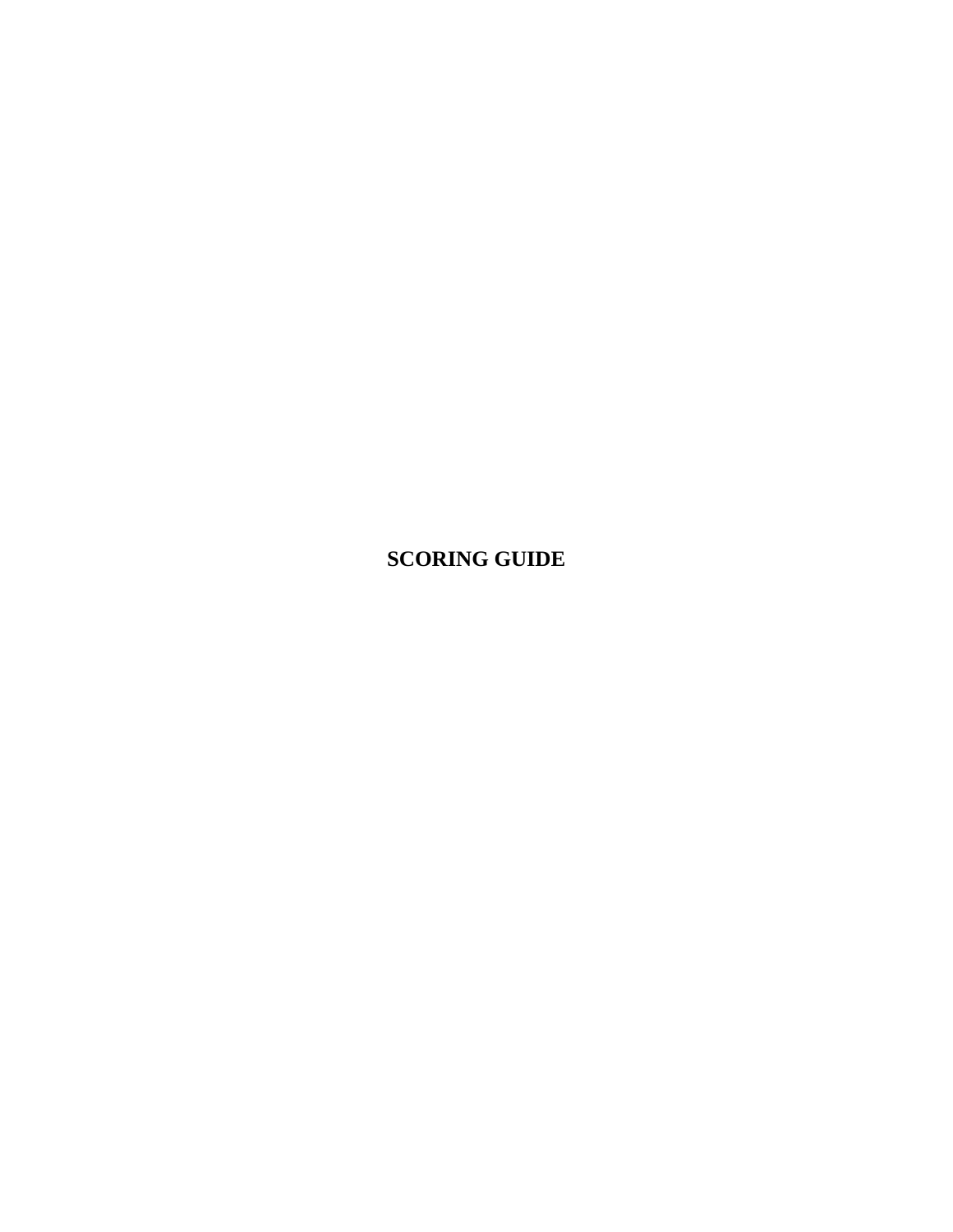## **Scoring Guide**

[*This Scoring Guide is a reference to* ]

1. The number of points to be given under each of the evaluation criteria are:

| <b>Total Points</b>                                                                                                                                                                            | 100                |
|------------------------------------------------------------------------------------------------------------------------------------------------------------------------------------------------|--------------------|
| Consideration of Health, Environmental, Social, Safety, Security and<br>Sustainability issues;<br>[Insert sub criteria]<br>[Insert sub criteria]<br>[Insert sub criteria]                      | $[0 - 5]$          |
| Local participation (as reflected by nationals among key staff presented<br>by foreign and local Consultants);<br>[Insert sub criteria]<br>[Insert sub criteria]<br>[Insert sub criteria]      | $[10 - 15]$        |
| Suitability of the transfer of knowledge program (training);<br>[Insert sub criteria]<br>[Insert sub criteria]<br>[Insert sub criteria]                                                        | $[0 - 10]$         |
| Qualifications and competence of the key staff for the Assignment<br>(including membership of professional bodies);<br>[Insert sub criteria]<br>[Insert sub criteria]<br>[Insert sub criteria] | $[30 - 60]$        |
| Adequacy of the proposed work plan and methodology in responding<br>to the Terms of Reference;<br>[Insert sub criteria]<br>[Insert sub criteria]<br>[Insert sub criteria]                      | $[20 - 50]$        |
| Specific experience of the Consultants related to the assignment<br>[Insert sub criteria]<br>[Insert sub criteria]<br>[Insert sub criteria]                                                    | Points<br>$[5-10]$ |
|                                                                                                                                                                                                |                    |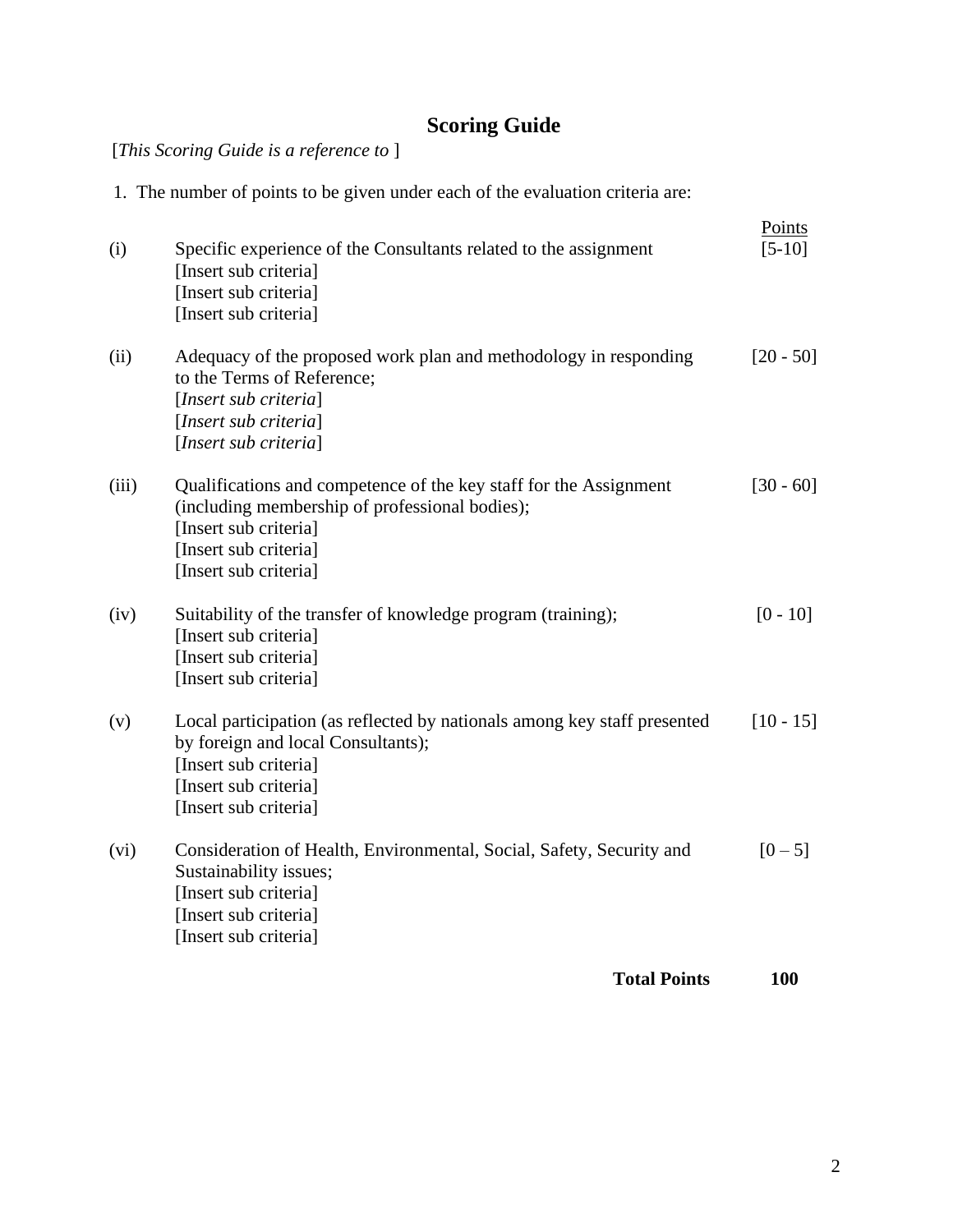2. .The number of points to be given under each evaluation sub criteria for qualifications of staff are:

|                                                                                                          |               | Points                                    |
|----------------------------------------------------------------------------------------------------------|---------------|-------------------------------------------|
| (i) General qualifications<br>(ii) Adequacy for the project<br>$(iii)$ Experience in region $&$ language |               | $[20 - 30]$<br>$[50 - 60]$<br>$[10 - 20]$ |
|                                                                                                          | Total Points: | 100                                       |

- 3. The minimum technical score required to pass [*Insert number of points*]:
- 4. The single currency for price conversions is:
- 5. The source of official selling rates is:
- 6. The date of exchange rates is:
- 7. The formula for determining the financial scores is the following:

[*Either Sf = 100 x Fm/F, in which Sf is the financial score, Fm is the lowest price and F the price of the proposal under consideration, or another proportional linear formula*]

8. The weights given to the Technical and Financial Proposals are:

T= [*Normally between 0.7 and 0.9*], and P= [*Normally between 0.1 and 0.3*]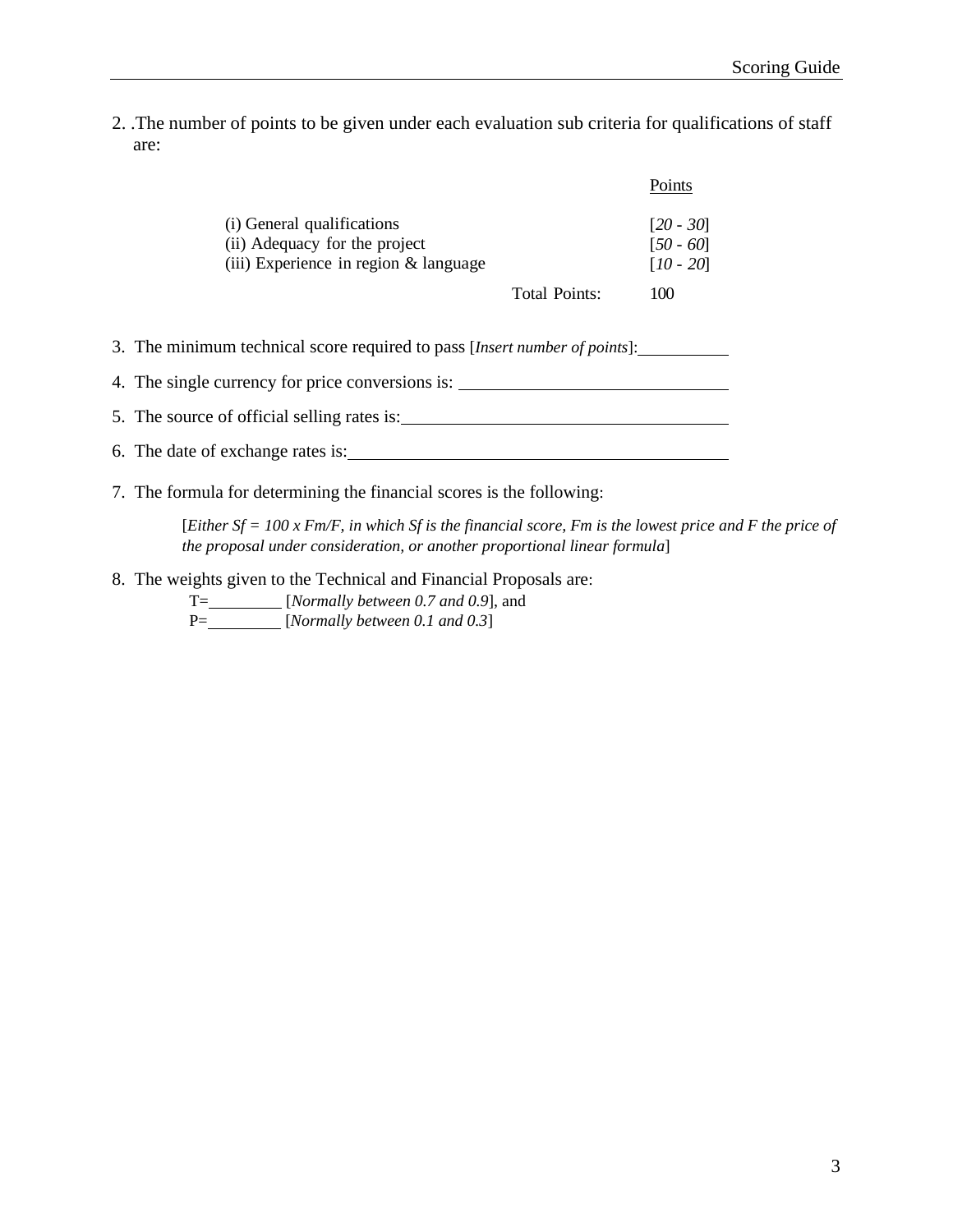**SECTION I: TECHNICAL EVALUATION REPORT - TEXT**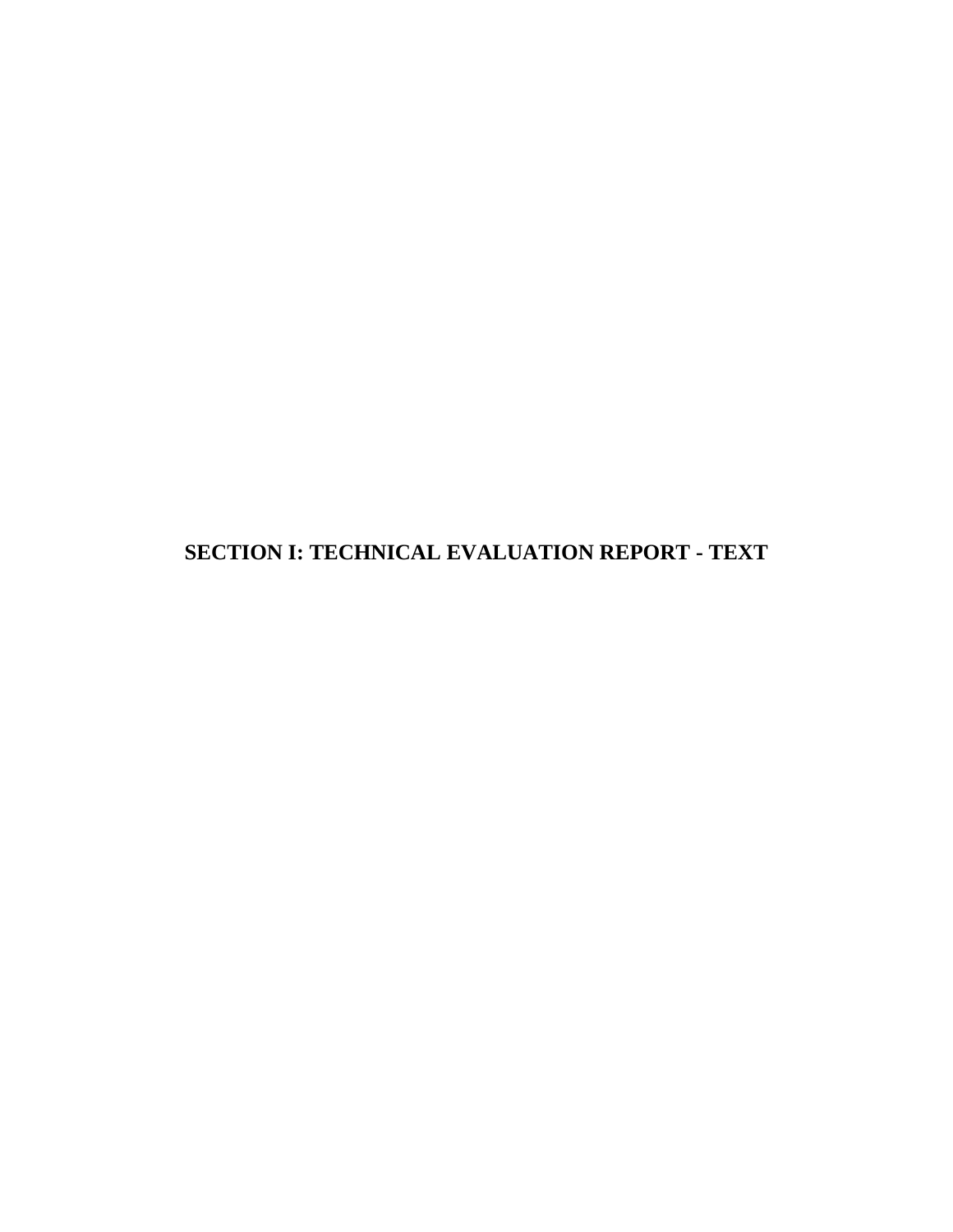#### **Section I. Technical Evaluation Report—Text<sup>2</sup>**

#### **1. Background**

<span id="page-9-1"></span><span id="page-9-0"></span>[*Include a brief description, context, scope, and objectives of the services. Use about a quarter of a page.*]

#### **2. The Selection Process (Prior to Technical Evaluation)**

<span id="page-9-2"></span>[*Elaborate on information provided in Form IIA: Technical Evaluation-Basic Data. Describe briefly the selection process, beginning with the advertising (if required), the Expression of Interest, the responses to the expressions of interest, the establishment of the shortlist and withdrawals of firms before proposal submissions. Describe major events that may have affected the timing (delays, complaints from consultants, key correspondence with the Employer, Request for Proposals (RFP), extension of proposal submission date, and so on). Use about one-half to one page.*]

#### **3. Technical Evaluation**

<span id="page-9-3"></span>[*Describe briefly the meetings and actions taken by the entity tender committee: formation of a technical evaluation team, outside assistance, evaluation guidelines, justification of Sub-criteria and associated weightings as indicated in the Standard Request for Proposals; and compliance of evaluation with RFP.*

*Present results of the technical evaluation: scores and the award recommendation.*

*Highlight strengths and weaknesses of each proposal (most important part of the report).*.

<sup>2</sup> Section I applies to Quality- and Cost-Based Selection (QCBS), Quality-Based Selection (Quality-Based), Fixed-Budget Selection (Fixed-Budget), and Least-Cost Selection (Least-Cost). Provide appropriate information in the case of Selection Based on Qualifications (Qualifications) and Single-Source Selection (SS)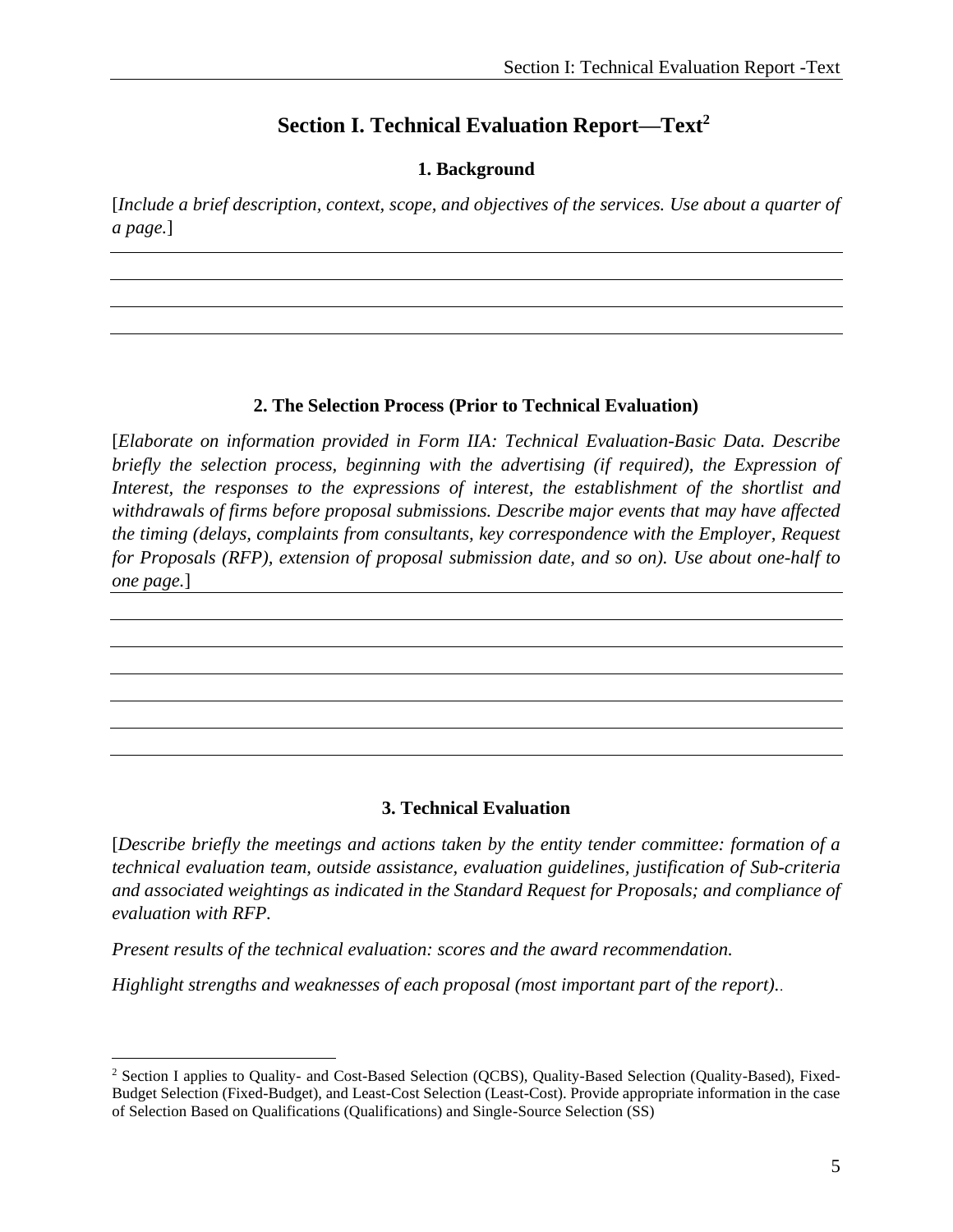- *a. Strengths: Experience in very similar projects in the country; quality of the methodology, proving a clear understanding of the scope of the assignment; strengths of the local partner; and experience of proposed staff in similar assignments.*
- *b. Weaknesses: Of a particular component of the proposal; of a lack of experience in the country; of a low level of participation by the local partner; of a lack of practical experience (experience in studies rather than in implementation); of staff experience compared to the firm's experience; of a key staffer (e.g., the team leader); of a lack of responsiveness; and of disqualifications (conflict of interest).*

*Comment on individual evaluators' scores (discrepancies). Items requiring further negotiations. Use up to three pages.*]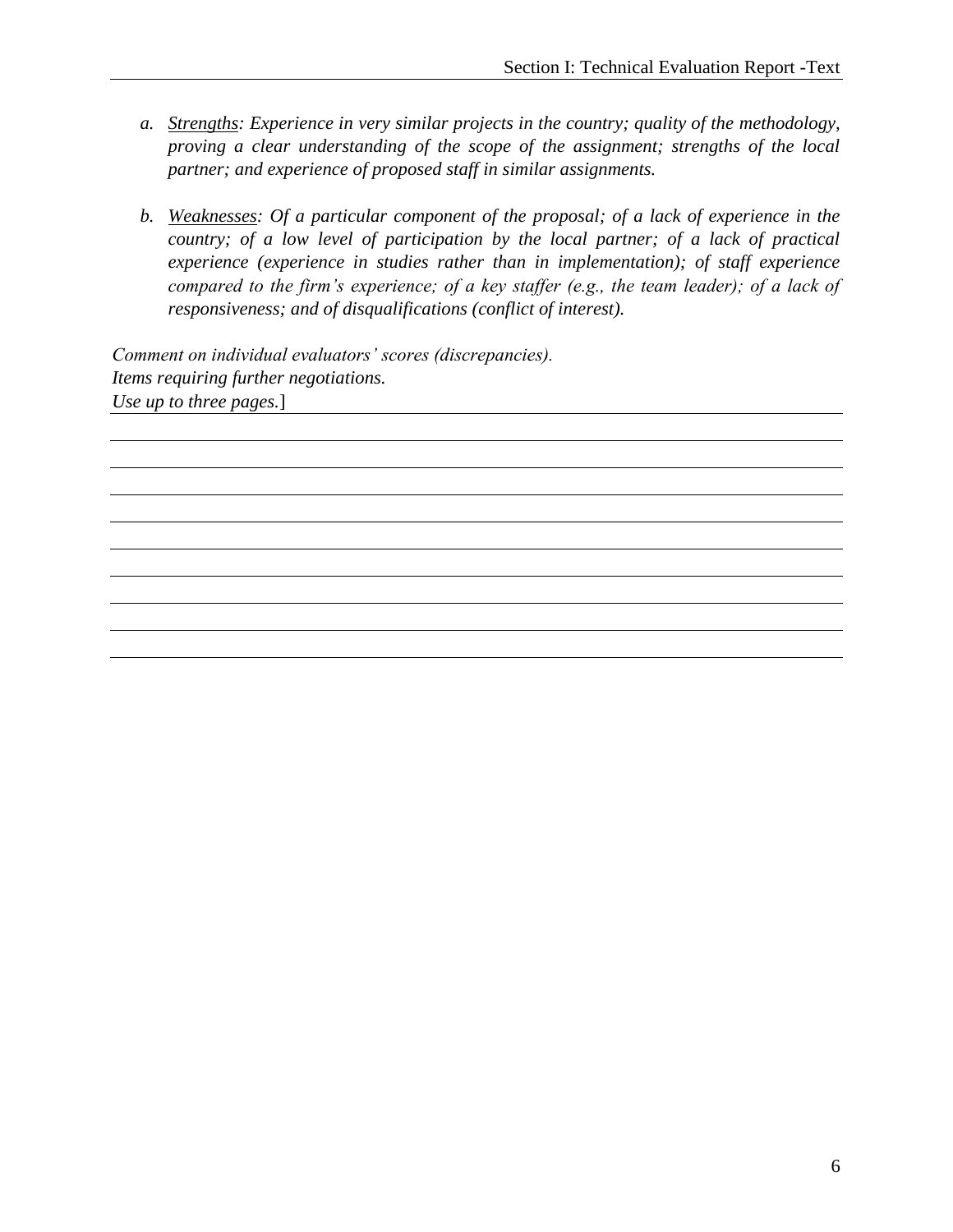**SECTION II: TECHNICAL EVALUATION REPORT-FORMS**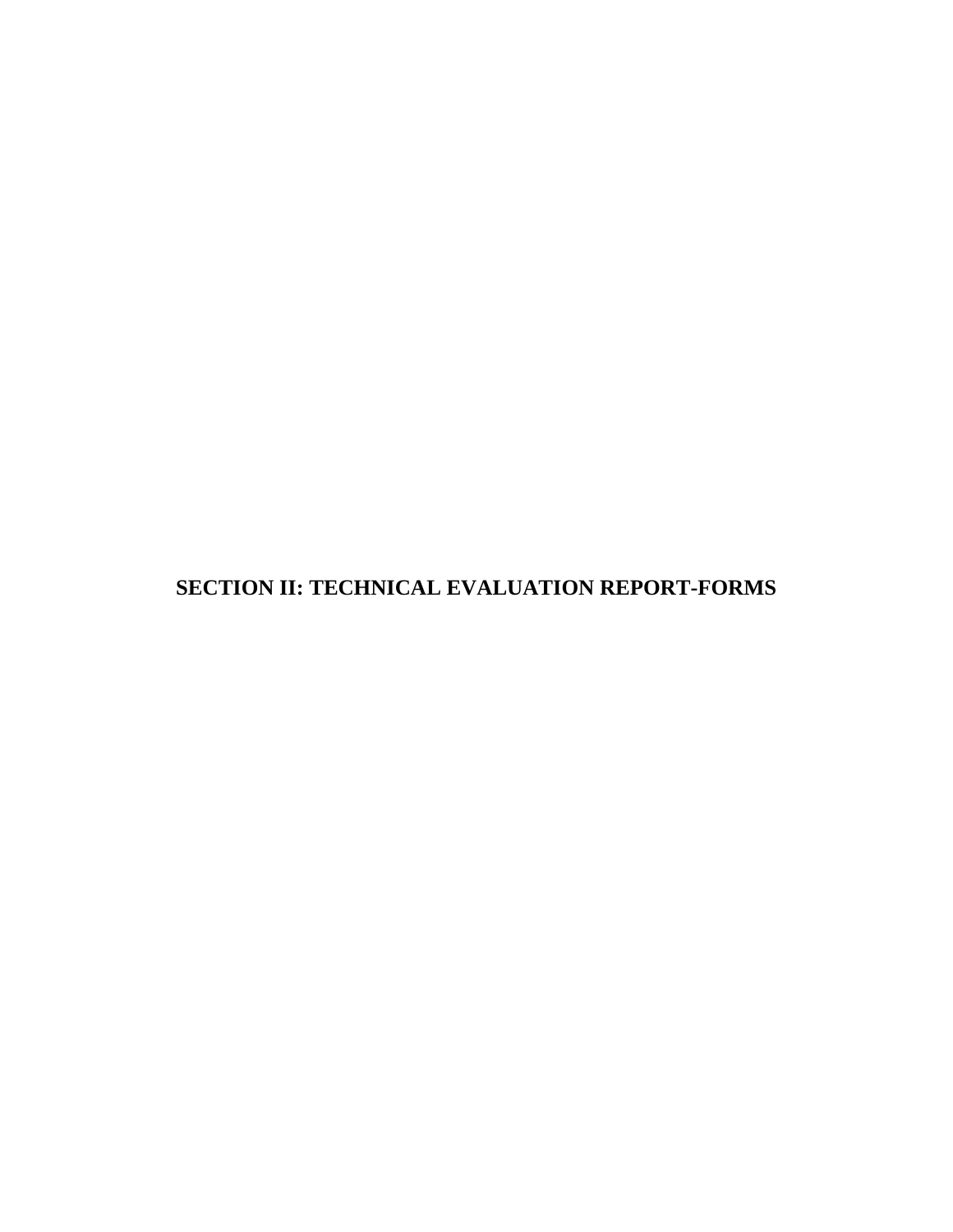## **Section II. Technical Evaluation Report—Forms<sup>3</sup>**

<span id="page-12-0"></span>Form IIA. Technical Evaluation—Basic Data

- Form IIB. Evaluation Summary—Technical Scores/Ranking
- Form IIC. Individual Evaluations—Comparison (Average Scores)

<sup>&</sup>lt;sup>3</sup> Section II applies to Quality- and Cost-Based Selection (QCBS), Quality-Based Selection (Quality-Based), Fixed-Budget Selection (Fixed-Budget), and Least-Cost Selection (Least-Cost). Supply appropriate data in cases of Selection Based on Qualifications (Qualifications) and Single-Source Selection (Single-Source) in Form IIA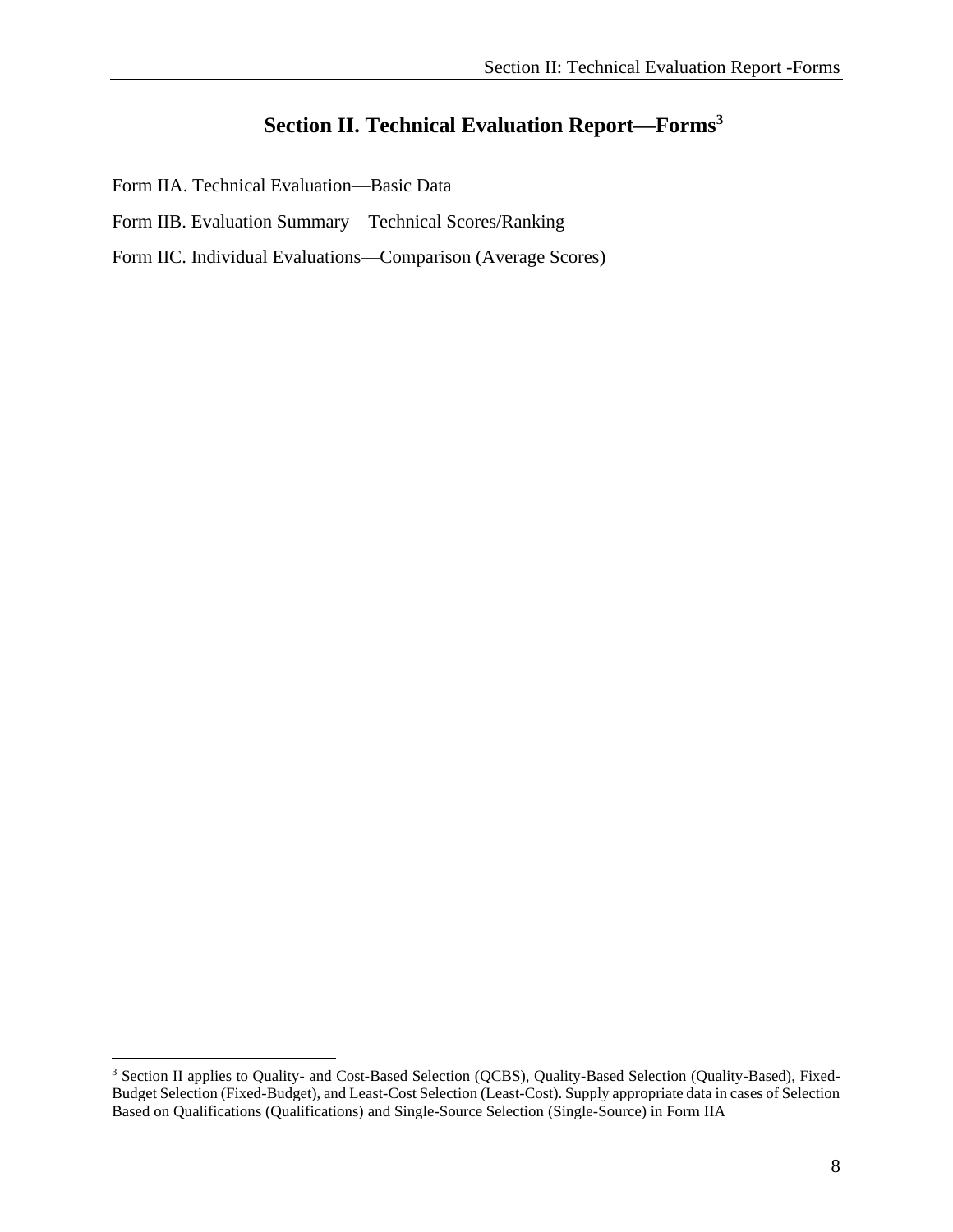<span id="page-13-0"></span>

| 2.1 | Name of Project                                                                                                             | [Specify]                                                                                                                              |
|-----|-----------------------------------------------------------------------------------------------------------------------------|----------------------------------------------------------------------------------------------------------------------------------------|
| 2.2 | Employer:<br>Name<br>a.                                                                                                     | [Specify]                                                                                                                              |
|     | b.<br>Details                                                                                                               | Address:<br>[Specify]<br>Telephone:<br>[Specify]<br>Facsimile<br>[Specify]<br>Email<br>[Specify]<br>Website<br>[Specify]               |
| 2.3 | Type of assignment<br>(pre-investment, preparation,<br>or implementation), and<br>brief description of sources              | [Specify]                                                                                                                              |
| 2.4 | Method of selection <sup>4</sup> :                                                                                          | [please tick one]<br><b>QCBS</b><br>Quality-Based<br><b>Fixed Budget</b><br>Least-Cost<br>Consultant's Qualifications<br>Single-Source |
| 2.5 | Request for expressions of interest<br><b>Publication in Public</b><br>a.<br>Procurement Bulletin, national<br>newspaper(s) | Yes<br>No.                                                                                                                             |
|     | b.<br>Number of responses                                                                                                   | [Specify]                                                                                                                              |

### **Form IIA. Technical Evaluation - Basic Data**

<sup>4</sup> See Public Procurement Act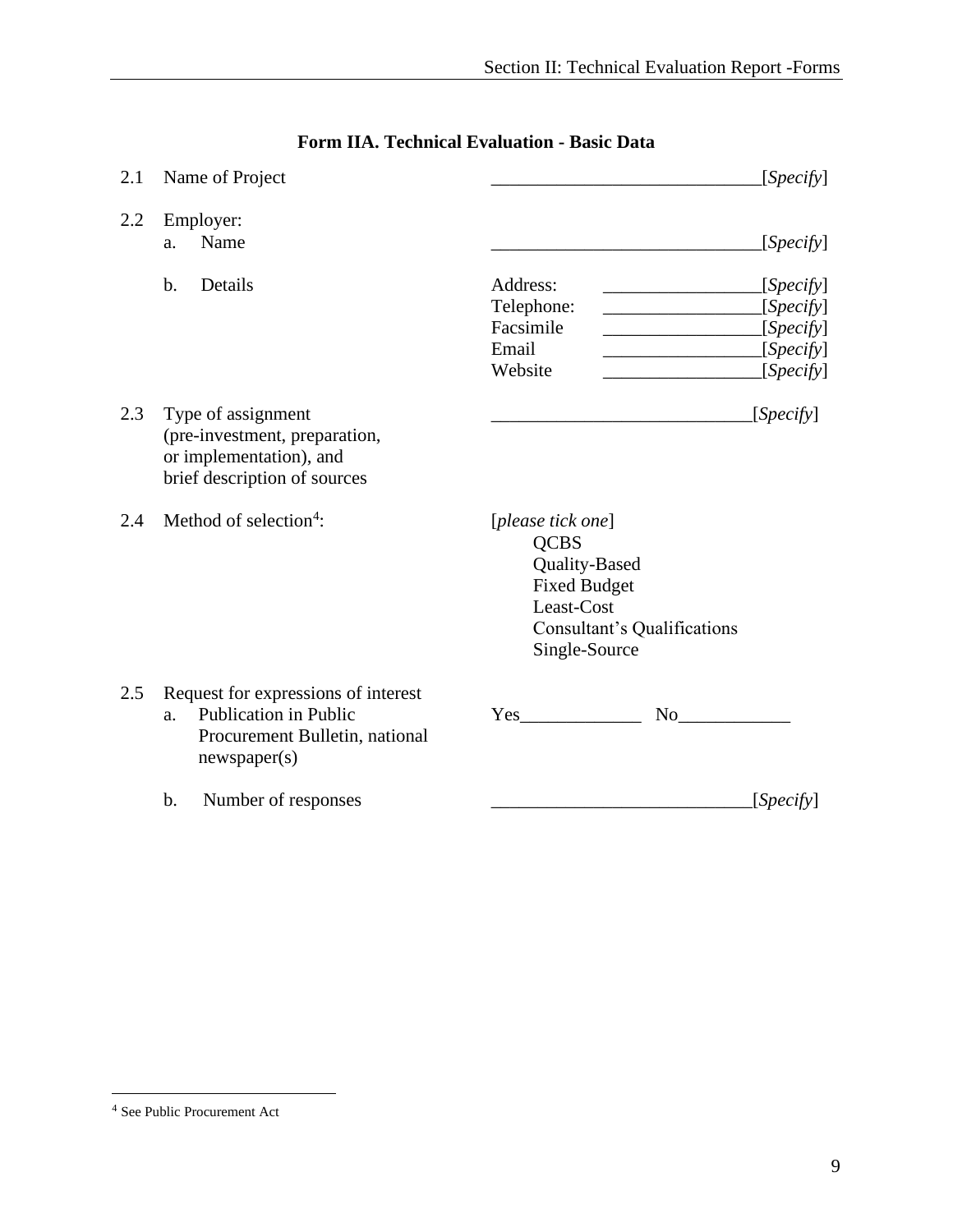2.6 Shortlist:

names/nationality of firms/ associations (mark domestic firms and firms that had expressed interest)

- 2.6 (a) Date of RFP issuance to Consultants \_\_\_\_\_\_\_\_\_\_/\_\_\_\_\_\_\_\_\_\_\_\_\_\_/\_\_\_\_\_\_\_\_\_
- 2.7 Amendments and clarifications to the RFP (describe)
- 2.8 Contract: (a) Standard Time-Based
	- (b) Standard Lump Sum
	- (c) other (describe) \_\_\_\_\_\_\_\_\_\_\_\_\_\_\_\_\_\_\_\_\_\_\_\_\_\_\_\_\_\_\_\_\_\_\_\_
- 2.9 Pre-proposal conference: (a) minutes issued

#### 2.10 Proposal submission:

- (a) two envelopes (technical and financial proposals)
- (b) one envelope (technical)
- $(c)$  original submission
- (d) extensions(s)

2.11 Submission of Financial Proposal

- 2.12 Opening of Technical Proposals by selection committee
- 2.13 Number of proposals submitted

|                        | 3.                                   |  |  |
|------------------------|--------------------------------------|--|--|
|                        |                                      |  |  |
|                        |                                      |  |  |
|                        |                                      |  |  |
|                        |                                      |  |  |
|                        |                                      |  |  |
|                        |                                      |  |  |
|                        |                                      |  |  |
|                        |                                      |  |  |
|                        |                                      |  |  |
|                        |                                      |  |  |
|                        | Price adjustment: Yes_____ No ______ |  |  |
| $Yes$ <sub>_____</sub> | Price adjustment: Yes_____ No ______ |  |  |
|                        |                                      |  |  |
|                        |                                      |  |  |
|                        |                                      |  |  |
|                        | $Yes$ No                             |  |  |
|                        | $Yes$ No $No$                        |  |  |
|                        |                                      |  |  |
|                        |                                      |  |  |
|                        |                                      |  |  |
|                        |                                      |  |  |

Date: \_\_\_\_\_\_\_\_\_\_\_ Time: \_\_\_\_\_\_\_\_\_\_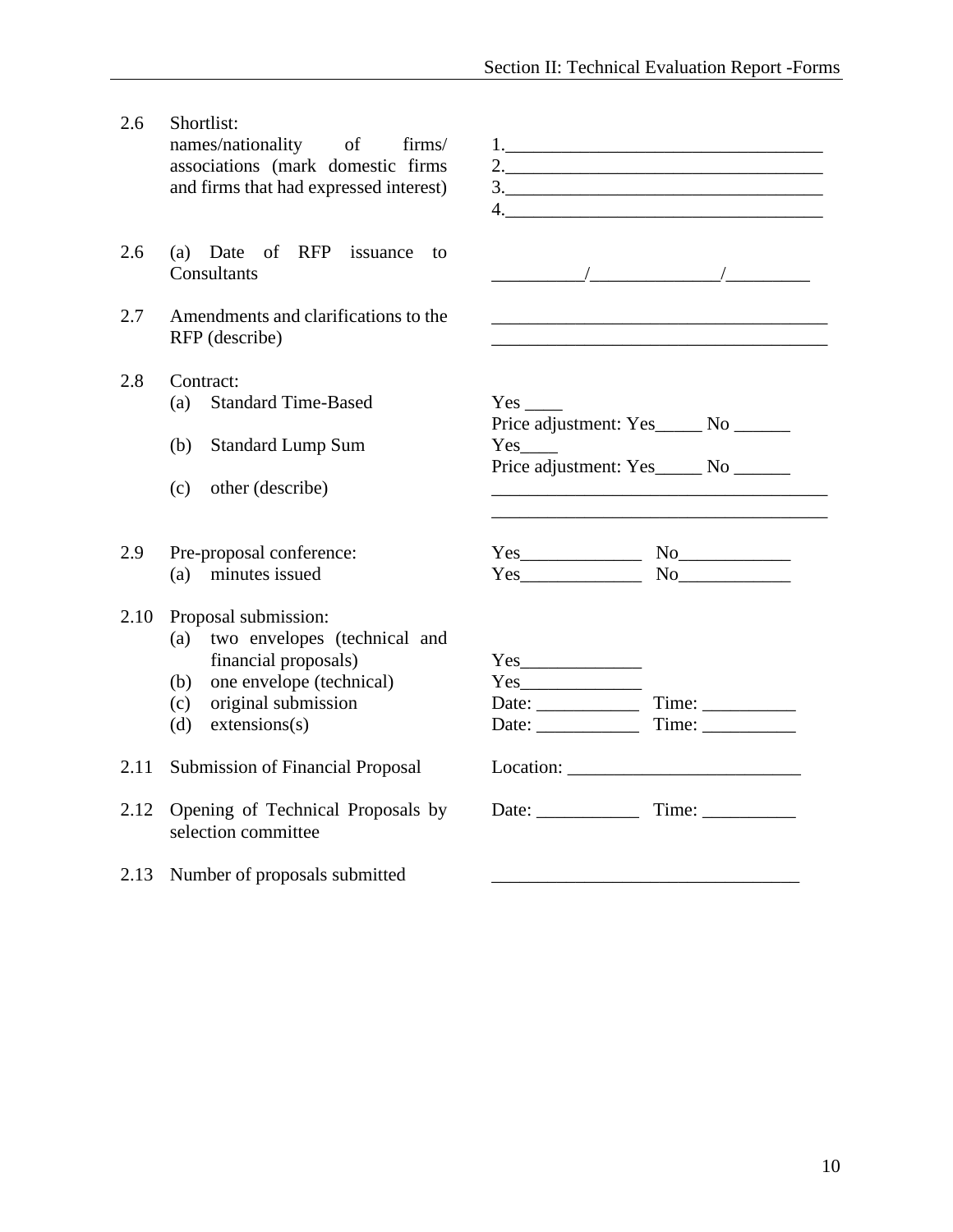|      |            | 2.14 Entity tender committee <sup>5</sup> :<br>Members' names and titles (normally<br>three to five)                                                                                                                                                                                                                                                | 3.                                                       |
|------|------------|-----------------------------------------------------------------------------------------------------------------------------------------------------------------------------------------------------------------------------------------------------------------------------------------------------------------------------------------------------|----------------------------------------------------------|
| 2.15 |            | Proposal validity period (days):<br>(a) original expiration date<br>(b) extension(s), if any                                                                                                                                                                                                                                                        | Date: $\qquad \qquad \text{Time:} \qquad$<br>Date: Time: |
|      | (a)        | 2.16 Evaluation Criteria/subcriteria <sup>7</sup><br>Consultants' experience<br>(i)<br>(ii)                                                                                                                                                                                                                                                         |                                                          |
|      | (b)        | methodology<br>(i)<br>(ii)                                                                                                                                                                                                                                                                                                                          | Weight                                                   |
|      | (c)<br>(d) | key staff<br>individual(s)<br>(i)<br>(B)<br>(ii)<br>group(s)<br>(A)<br>$(C)$ and $(C)$ and $(C)$ and $(C)$ and $(C)$ and $(C)$ and $(C)$ and $(C)$ and $(C)$ and $(C)$ and $(C)$ and $(C)$ and $(C)$ and $(C)$ and $(C)$ and $(C)$ and $(C)$ and $(C)$ and $(C)$ and $(C)$ and $(C)$ and $(C)$ and $(C)$ and $(C)$ and $(C)$<br>training (optional) | Weight<br>Weight<br>Weight                               |
|      |            | (i)<br>$\overline{\text{(ii)}}$                                                                                                                                                                                                                                                                                                                     |                                                          |
|      | (e)        | local input (optional)<br>(i)<br>(ii)<br><u> 1989 - Johann Barbara, martxa alemaniar a</u>                                                                                                                                                                                                                                                          | Weight                                                   |

<sup>&</sup>lt;sup>5</sup> It is important that evaluators be qualified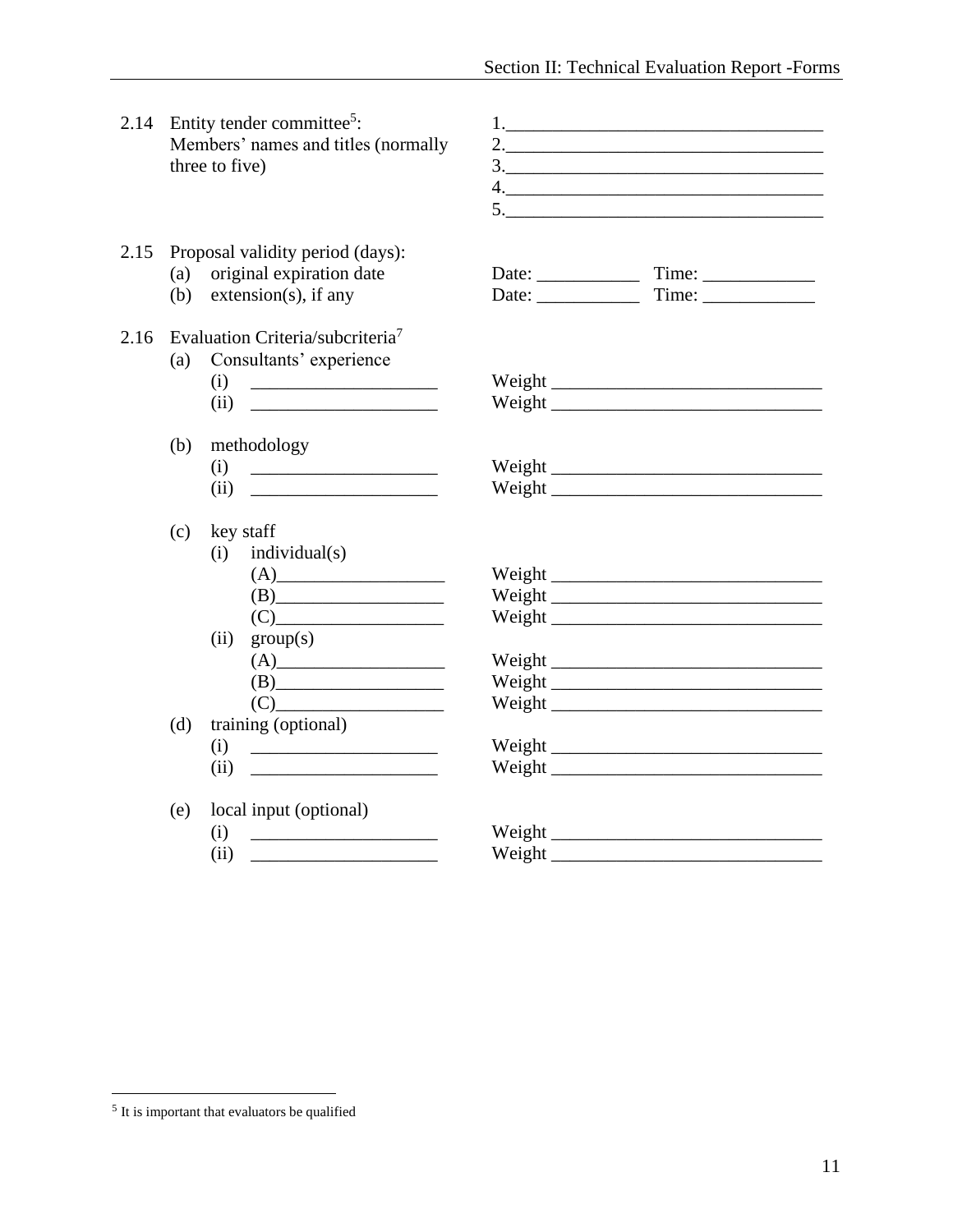2.17 Technical scores by Consultant Minimum qualifying score

| <b>Consultant's Names</b> | <b>Technical Scores</b> |
|---------------------------|-------------------------|
|                           |                         |
|                           |                         |
|                           |                         |
|                           |                         |
|                           |                         |

#### 2.18 Evaluation report

(a) Submission to the Entity Tender Committee to accept for further evaluation

Date: \_\_\_\_\_\_\_\_\_\_\_\_\_\_\_\_\_\_\_\_\_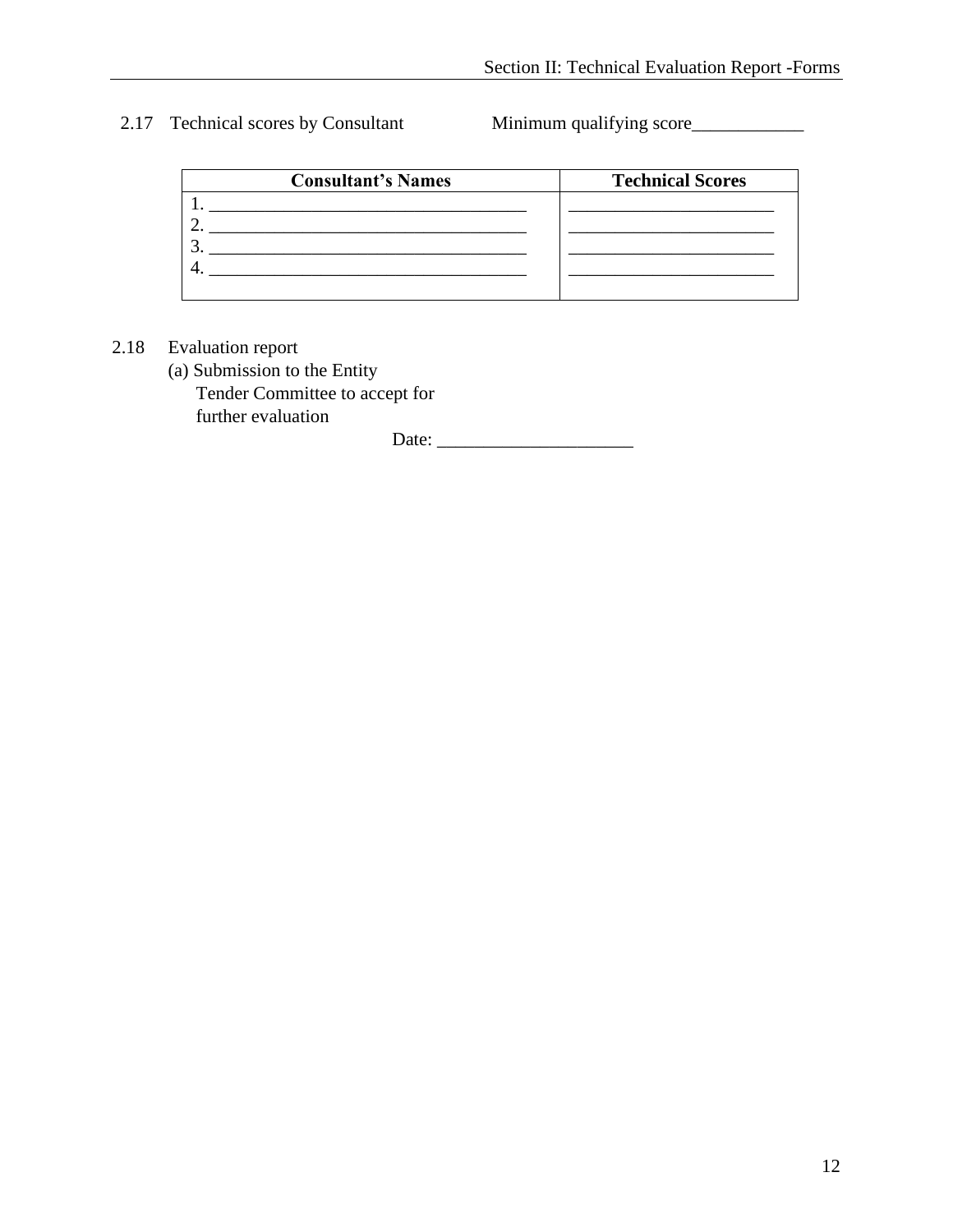## **Form IIB. Evaluation Summary**

#### **Technical Scores/Ranking**

<span id="page-17-0"></span>

| <b>Consultants' Names</b>       | [Insert name of<br>Consultant 1] | [Insert name of<br>Consultant 2] | [Insert name of<br>Consultant 3] | [Insert name of<br>Consultant 4] |
|---------------------------------|----------------------------------|----------------------------------|----------------------------------|----------------------------------|
| Experience                      | Scores                           | <b>Scores</b>                    | Scores                           | Scores                           |
| Methodology                     |                                  |                                  |                                  |                                  |
| Proposed staff                  |                                  |                                  |                                  |                                  |
| Training                        |                                  |                                  |                                  |                                  |
| Local input                     |                                  |                                  |                                  |                                  |
| Health, Environmental,          |                                  |                                  |                                  |                                  |
| Social, Security, Safety        |                                  |                                  |                                  |                                  |
| and Sustainability issues       |                                  |                                  |                                  |                                  |
| <b>Total Score</b> <sup>a</sup> |                                  |                                  |                                  |                                  |
| Rank                            |                                  |                                  |                                  |                                  |

<span id="page-17-1"></span><sup>a</sup>. Proposals scoring below the minimum qualifying score of [number] points have been rejected.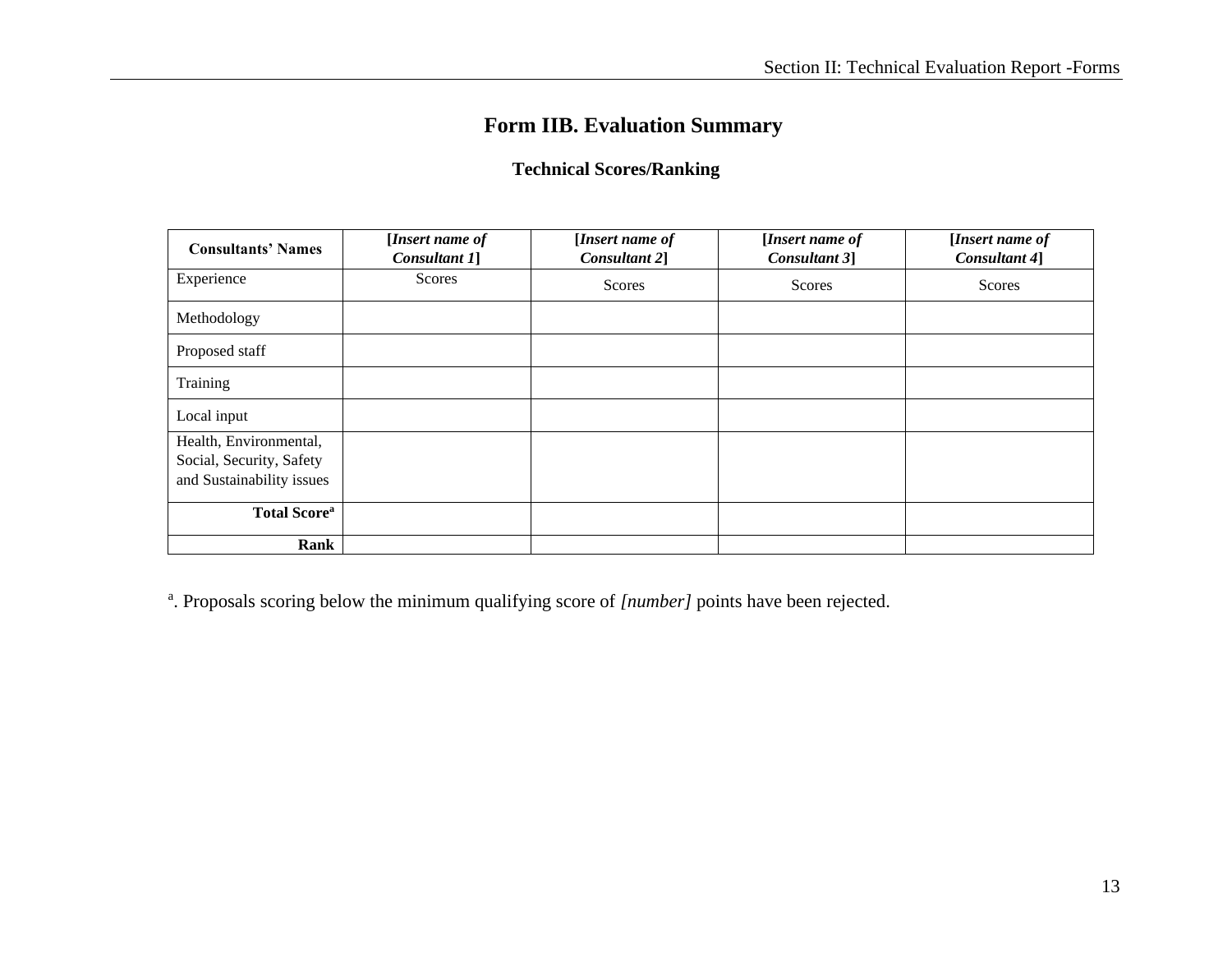<span id="page-18-0"></span>

| Consultants'<br><b>Names</b> | [Insert name of<br>Consultant 1]                          | [Insert name of<br>Consultant 2] | [Insert name of<br>Consultant 3] | [Insert name of<br>Consultant 4] |
|------------------------------|-----------------------------------------------------------|----------------------------------|----------------------------------|----------------------------------|
| Criteria                     |                                                           |                                  |                                  |                                  |
| Experience                   | $\mathbf B$<br>$\mathbf{A}$<br>$AV^a$<br>$\mathbf C$<br>D |                                  |                                  |                                  |
| Methodology                  |                                                           |                                  |                                  |                                  |
| Key staff                    |                                                           |                                  |                                  |                                  |
| Training                     |                                                           |                                  |                                  |                                  |
| Local input                  |                                                           |                                  |                                  |                                  |
| Health,                      |                                                           |                                  |                                  |                                  |
| Environmental,               |                                                           |                                  |                                  |                                  |
| Social, Security,            |                                                           |                                  |                                  |                                  |
| Safety and                   |                                                           |                                  |                                  |                                  |
| Sustainability issues        |                                                           |                                  |                                  |                                  |
| <b>Total</b>                 |                                                           |                                  |                                  |                                  |

## **Form IIC. Individual Evaluations-Comparison**

<sup>a</sup>. A, B, C and D = scores given by evaluators;  $AV = average score$ , see Annex I(i)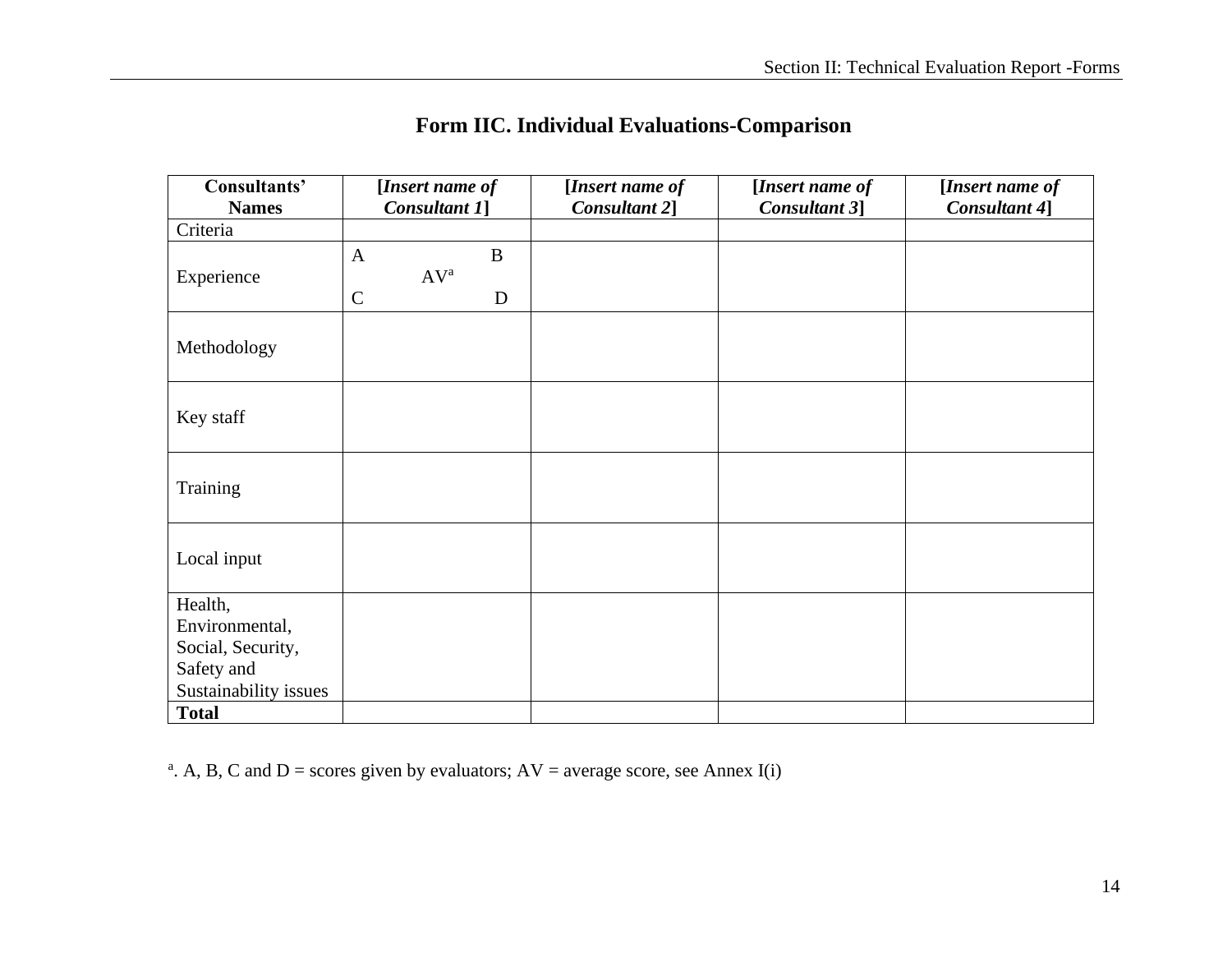## **SECTION III: FINANCIAL EVALUATION REPORT AND AWARD RECOMMENDATION-TEXT**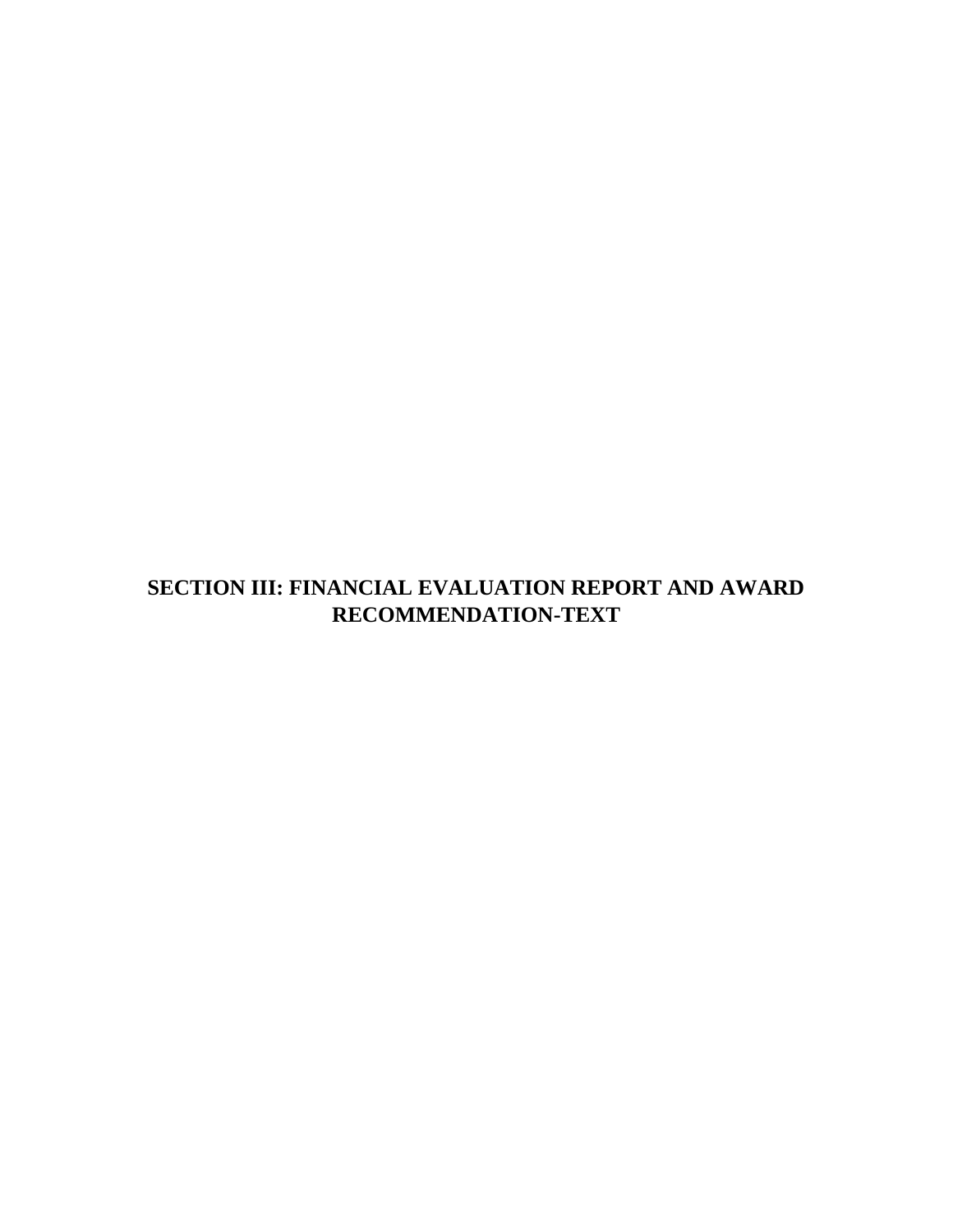#### <span id="page-20-0"></span>**Section III. Financial Evaluation Report and Award Recommendation - Text 6**

*[The text will indicate:*

- <span id="page-20-1"></span>*a) any issues faced during the evaluation, such as difficulty in obtaining the exchange rates to convert the prices into the common currency used for evaluation purposes;*
- *b) adjustments made to the prices of the proposal(s) (mainly to ensure consistency with the technical proposal) and determination of the evaluated price (does not apply to Quality-Based (Quality-Based), Selection Based on Qualifications (Qualifications), and Single-Source Selection (Single- Source));*
- *c) tax-related problems;*
- *d) award recommendation; and*
- e) *any other important information.*]

<sup>6</sup> Applies to QCBS, Fixed-Budget, and Least-Cost. For Quality-Based, Qualifications, and Single-Source. Provide relevant information as indicated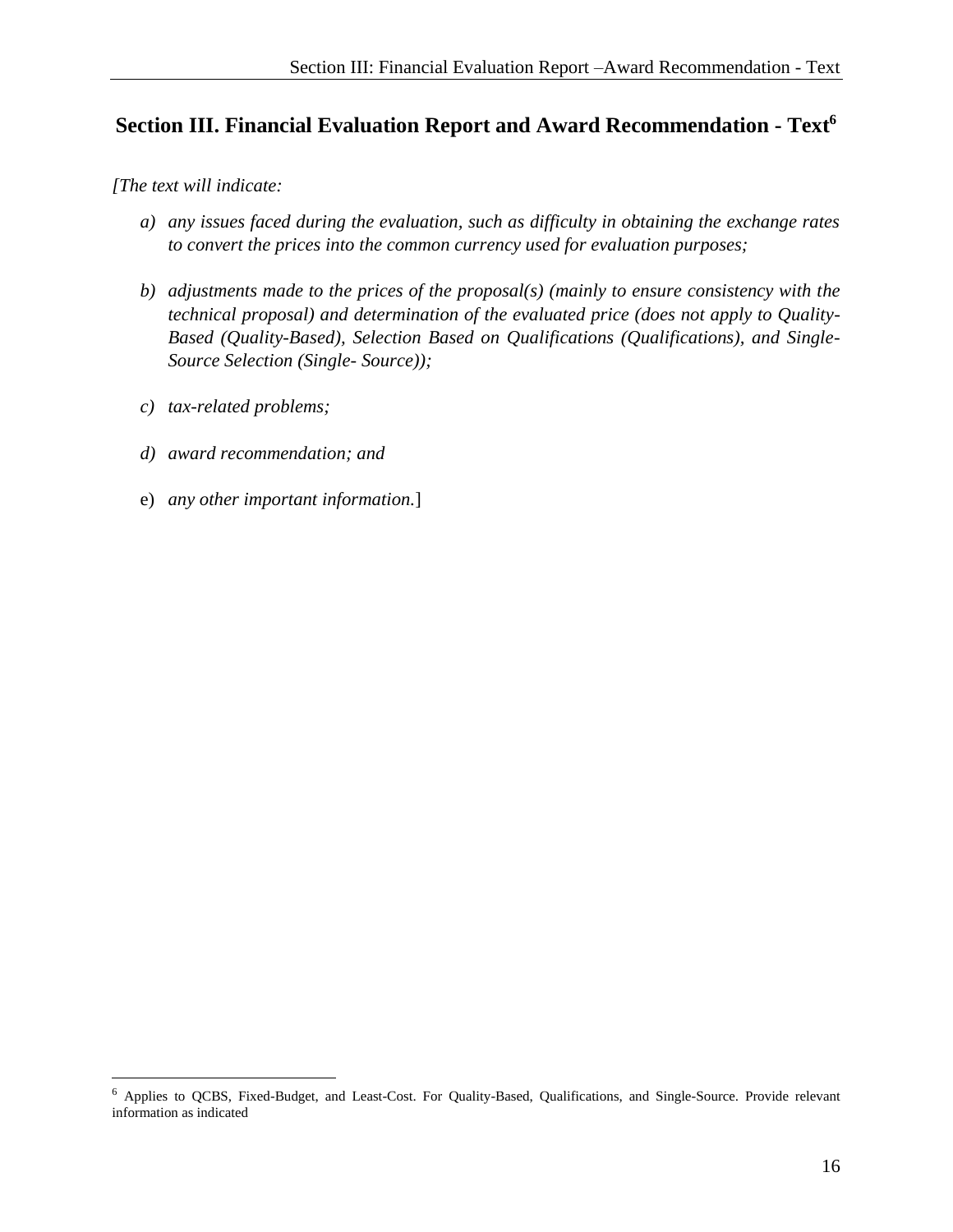## **SECTION III: FINANCIAL EVALUATION REPORT AND AWARD RECOMMENDATION-FORMS**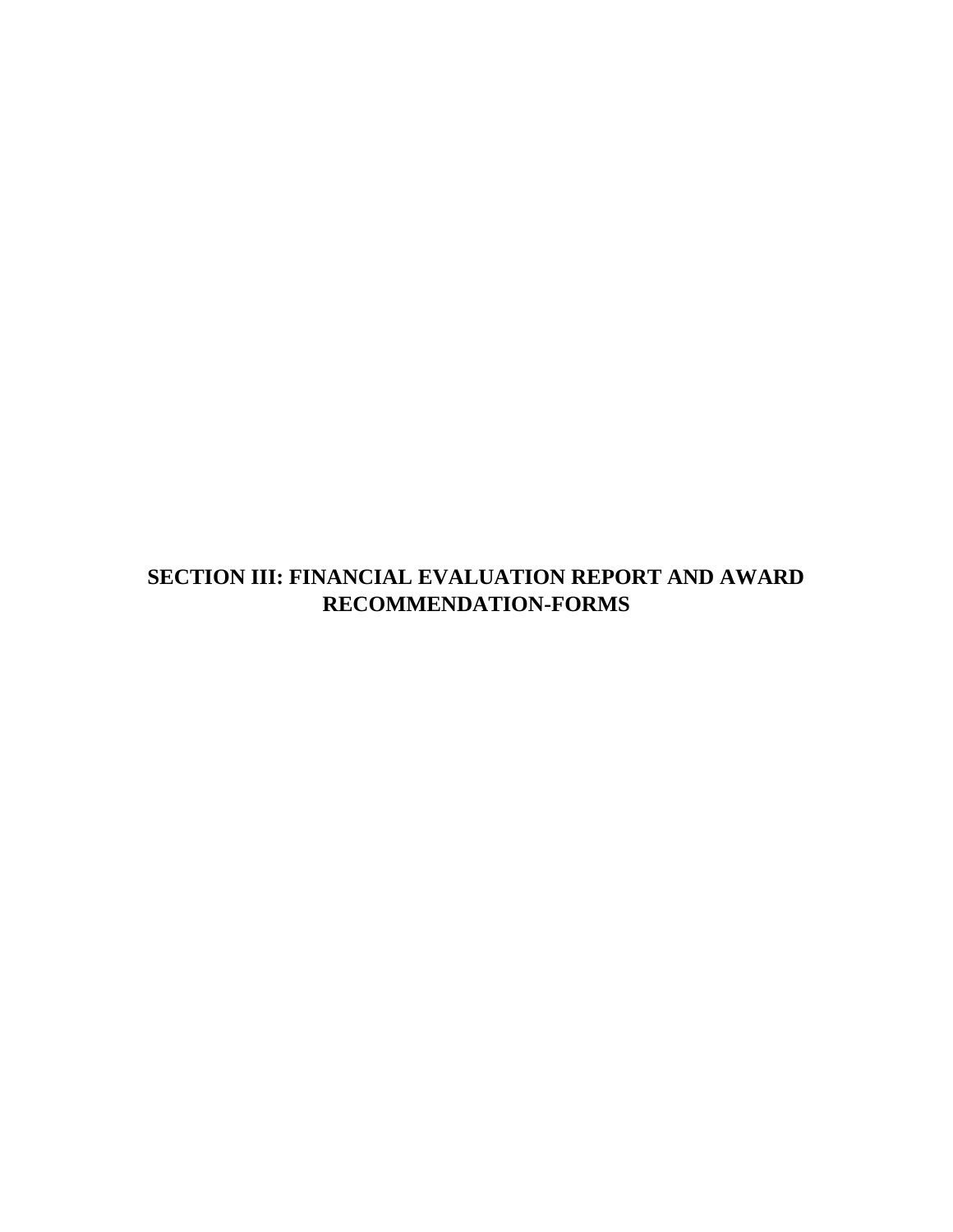### <span id="page-22-1"></span>**Section IV. Financial Evaluation Report and Award Recommendation-Forms 7**

- <span id="page-22-0"></span>Form IVA. Financial Evaluation—Basic Data
- Form IVB. Adjustments—Currency Conversion—Evaluated Prices
- Form IVC. QCBS—Combined Technical/Financial Evaluation—Award Recommendation
- Form IVD. Fixed-Budget and Least-Cost Selection—Award Recommendation

<sup>7</sup> Applies to QCBS, Fixed-Budget, and Least-Cost. For Quality-Based, Qualifications, and Single-Source. Provide relevant information as indicated.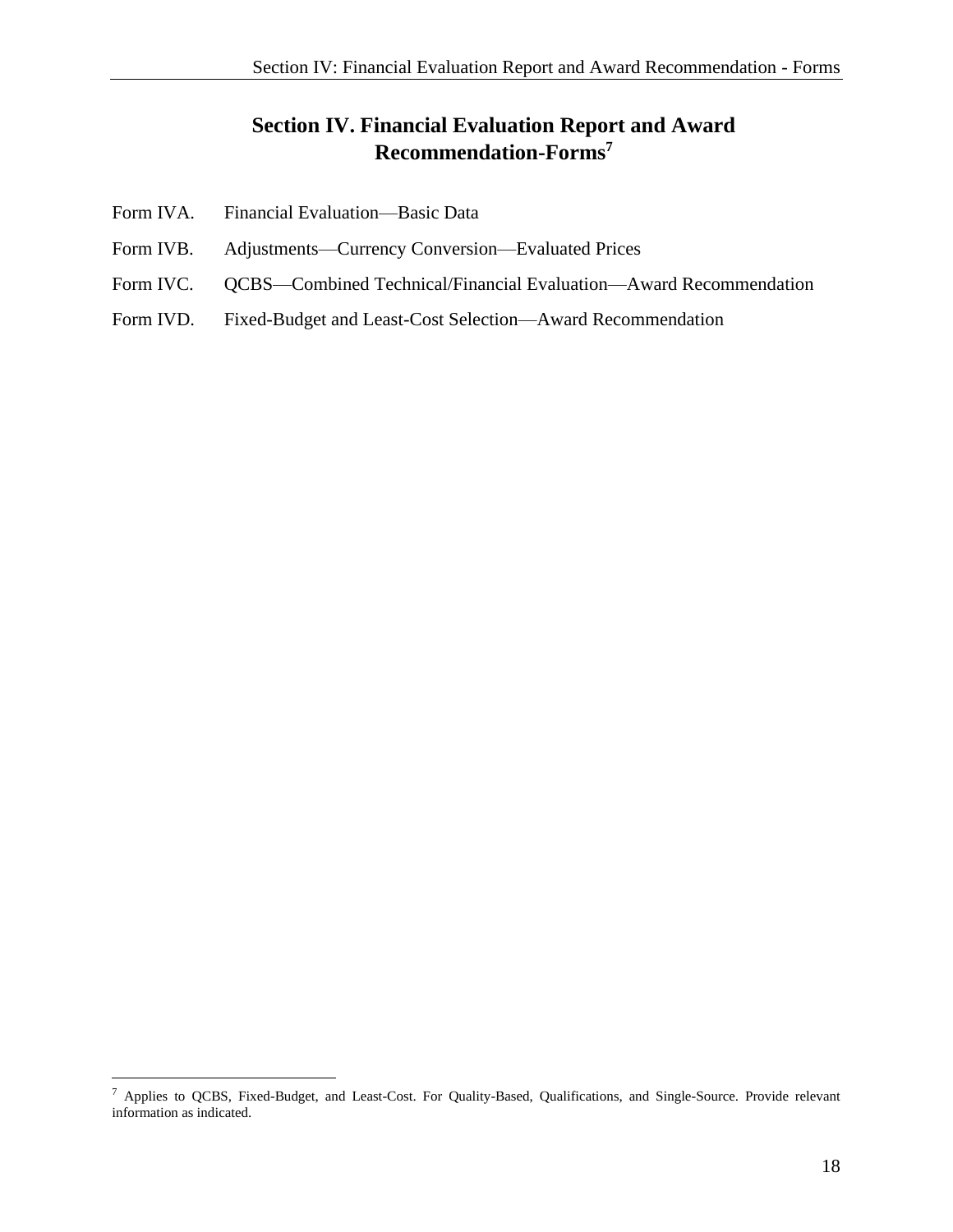#### **Form IVA. Financial Evaluation—Basic Data**

<span id="page-23-0"></span>4.1 Endorsement of technical evaluation report (Quality-Based, Qualifications, Single-Source) by Entity Tender Committee Date: \_\_\_\_\_\_\_\_\_\_\_\_\_\_\_\_\_\_\_\_\_\_\_\_\_\_\_\_\_ 4.2 Public opening of financial proposals Date: Time: \_\_\_\_\_\_\_\_\_\_\_\_\_\_\_\_\_\_\_\_\_\_\_\_\_\_\_ (a) Names and proposal prices (mark Consultants that attended public opening) 1.\_\_\_\_\_\_\_\_\_\_\_\_\_\_\_\_\_\_\_\_\_\_\_\_\_\_\_\_\_\_\_ 2.\_\_\_\_\_\_\_\_\_\_\_\_\_\_\_\_\_\_\_\_\_\_\_\_\_\_\_\_\_\_\_  $3.$  $4.$ 4.3 Evaluation Team: members' names and titles (if not the same as in the technical evaluation - Quality-Based, Qualifications, Single-Source) 4.4 Methodology (formula) for evaluation of cost (QCBS only; cross as appropriate) Weight inversely proportional to cost Other \_\_\_\_\_\_\_\_\_\_\_\_\_\_\_\_\_\_\_\_\_\_\_\_\_\_\_\_\_\_ 4.5 Submission of final technical/ financial evaluation report to the Entity Tender Committee (Quality-Based, Qualifications, Single-Source) Date: \_\_\_\_\_\_\_\_\_\_\_\_\_\_\_\_\_\_\_\_\_\_\_\_\_\_\_\_\_ 4.6 QCBS (a) Technical, financial and final scores (Quality-Based: technical scores only) Consultant's Name Technical Scores Financial Scores Final Scores  $\overline{\phantom{a}}$ \_\_\_\_\_\_\_\_\_\_\_ \_\_\_\_\_\_\_\_\_\_\_ \_\_\_\_\_\_\_\_\_\_\_  $\overline{\phantom{a}}$  $\overline{\phantom{a}}$  , where  $\overline{\phantom{a}}$  $\overline{\phantom{a}}$  , where  $\overline{\phantom{a}}$  $\overline{\phantom{a}}$  , where  $\overline{\phantom{a}}$  $\overline{\phantom{a}}$ \_\_\_\_\_\_\_\_\_\_\_  $\overline{\phantom{a}}$  , where  $\overline{\phantom{a}}$ \_\_\_\_\_\_\_\_\_\_\_  $\overline{\phantom{a}}$ \_\_\_\_\_\_\_\_\_\_\_ \_\_\_\_\_\_\_\_\_\_\_ \_\_\_\_\_\_\_\_\_\_\_  $(b)$  Award recommendation 4.7 Fixed Budget and Least-Cost Consultant's Name Technical Scores Financial **Scores** Final **Scores** (a) Technical scores, proposal and evaluated prices \_\_\_\_\_\_\_\_\_\_\_  $\overline{\phantom{a}}$ \_\_\_\_\_\_\_\_\_\_\_  $\overline{\phantom{a}}$  $\overline{\phantom{a}}$  , where  $\overline{\phantom{a}}$  $\overline{\phantom{a}}$  $\overline{\phantom{a}}$  , where  $\overline{\phantom{a}}$  $\overline{\phantom{a}}$  $\overline{\phantom{a}}$  , where  $\overline{\phantom{a}}$  $\overline{\phantom{a}}$  $\overline{\phantom{a}}$  , where  $\overline{\phantom{a}}$  $\overline{\phantom{a}}$ \_\_\_\_\_\_\_\_\_\_\_  $\overline{\phantom{a}}$ \_\_\_\_\_\_\_\_\_\_\_  $\overline{\phantom{a}}$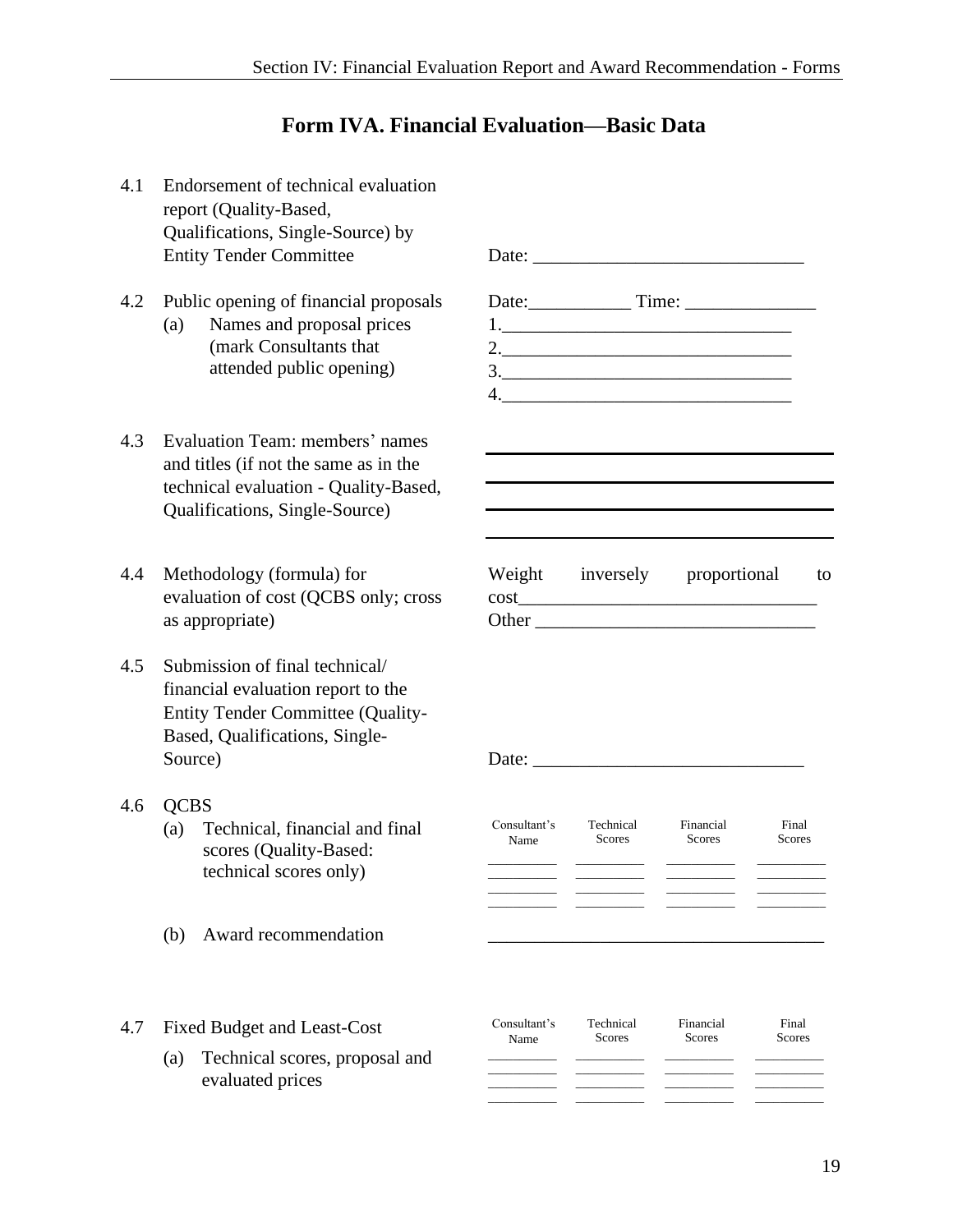- $(b)$  Award recommendation
- (c) Fixed-Budget: best technical proposal within the budget (evaluated price)

(d) Least-Cost: lowest evaluated price proposal above minimum qualifying score Name: Name: Name: Name: Name: Name: Name: Name: Name: Name: Name: Name: Name: Name: Name: Name: Name: Name: Name: Name: Name: Name: Name: Name: Name: Name: Name: Name: Name: Name: Name: Name: Name: Name: N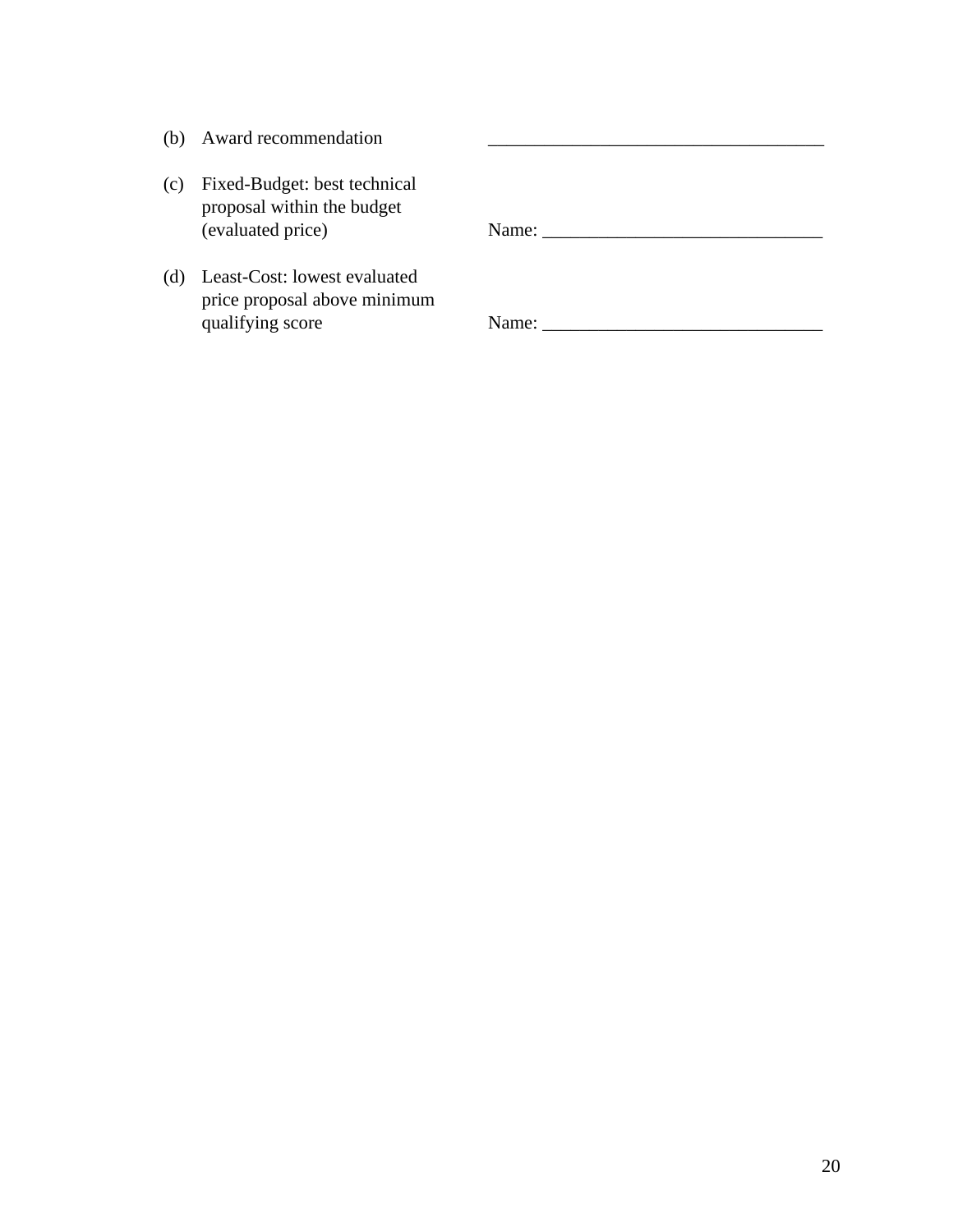|              | Proposals' prices <sup>a</sup> |         | Evaluated<br>Adjustments <sup>b</sup><br>price(s) |                   | Conversion to currency of<br>evaluation <sup>c</sup> | Financial<br>$\text{scores}^{\text{d}}$ |     |
|--------------|--------------------------------|---------|---------------------------------------------------|-------------------|------------------------------------------------------|-----------------------------------------|-----|
| Consultants' |                                | Amounts |                                                   |                   | Exchange $\text{rate(s)}^e$                          | Proposals' prices                       |     |
| Names        | Currency                       | (1)     | (2)                                               | $(3) = (1) + (2)$ | (4)                                                  | $(5) = (3)(4)$                          | (6) |
|              |                                |         |                                                   |                   |                                                      |                                         |     |
|              |                                |         |                                                   |                   |                                                      |                                         |     |
|              |                                |         |                                                   |                   |                                                      |                                         |     |
|              |                                |         |                                                   |                   |                                                      |                                         |     |
|              |                                |         |                                                   |                   |                                                      |                                         |     |

#### **Form IVB. Adjustments—Currency Conversion—Evaluated Prices<sup>8</sup>**

- <span id="page-25-0"></span>a. Comments, if any (e.g., exchange rates); three foreign currencies maximum, plus local currency.
- b. Arithmetical errors and omissions of items included in the technical proposals. Adjustments may be positive or negative as per RFP.
- d. 100 points to the lowest evaluated proposal; other scores to be determined in accordance with provisions of RFP.
- e. Value of one currency unit in the common currency used for evaluation purposes (e.g., US\$1 = GHS 8,000). Indicate source as per RFP.

<sup>8</sup> For Quality-Based, Qualifications, and Single-Source, fill out only up to column 3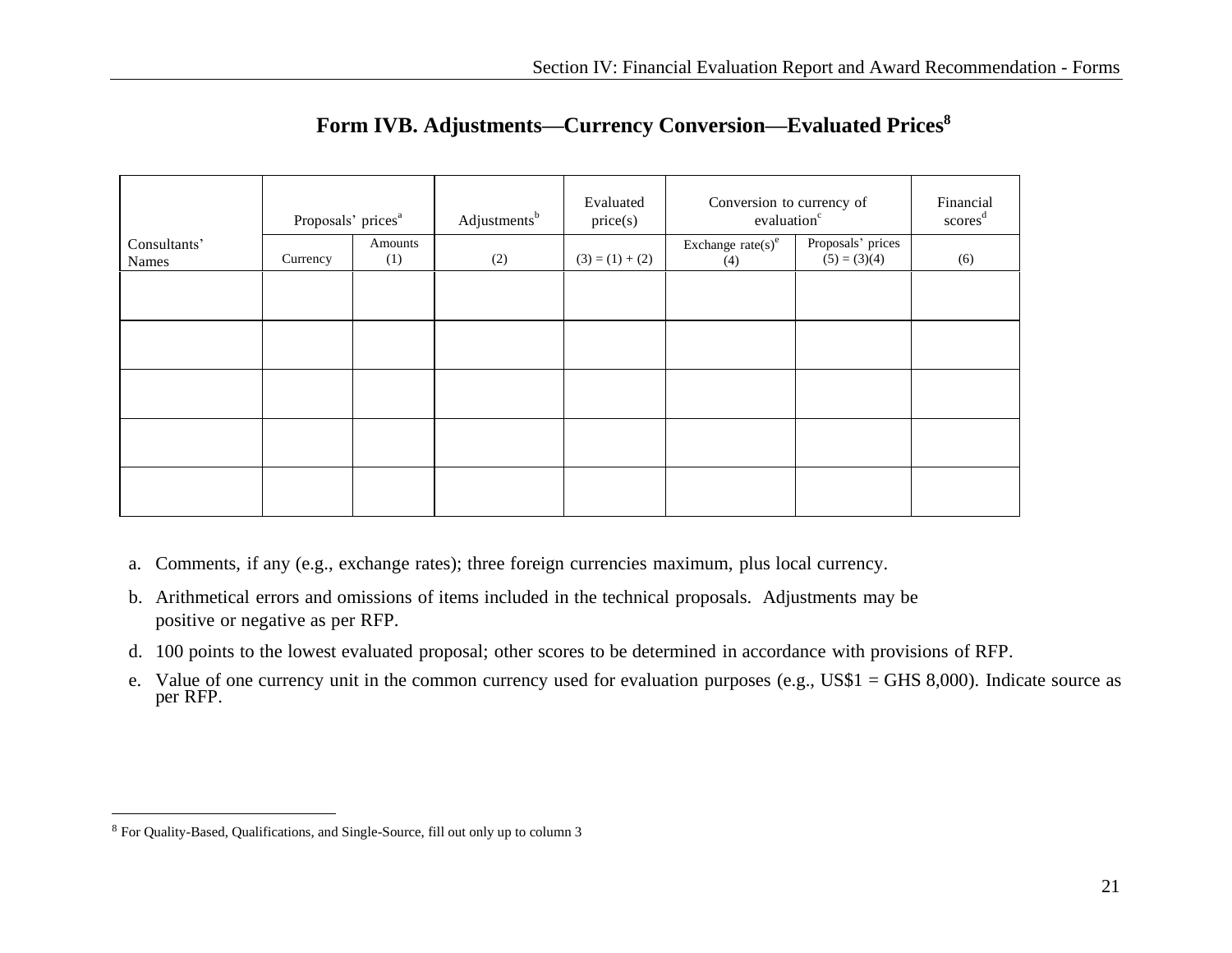## **Form IVC. QCBS—Combined Technical/Financial Evaluation—Award Recommendation**

<span id="page-26-0"></span>

|                      | Technical           |                                                | Financial |                     |                   |                     |      |
|----------------------|---------------------|------------------------------------------------|-----------|---------------------|-------------------|---------------------|------|
|                      |                     | Evaluation                                     |           |                     | Evaluation        | Combined Evaluation |      |
|                      | Technical           | Weighted                                       |           | Financial           | Weighted          |                     |      |
|                      | scores <sup>a</sup> | scores                                         | Technical | scores <sup>c</sup> | scores            | Scores              |      |
| Consultants' names   | S(t)                | $S(t) \times T^b$                              | rank      | S(f)                | $S(f) \times F^d$ | $S(t) T + S(f) F$   | Rank |
|                      |                     |                                                |           |                     |                   |                     |      |
|                      |                     |                                                |           |                     |                   |                     |      |
|                      |                     |                                                |           |                     |                   |                     |      |
|                      |                     |                                                |           |                     |                   |                     |      |
|                      |                     |                                                |           |                     |                   |                     |      |
|                      |                     |                                                |           |                     |                   |                     |      |
|                      |                     |                                                |           |                     |                   |                     |      |
|                      |                     |                                                |           |                     |                   |                     |      |
|                      |                     |                                                |           |                     |                   |                     |      |
|                      |                     |                                                |           |                     |                   |                     |      |
|                      |                     |                                                |           |                     |                   |                     |      |
|                      |                     |                                                |           |                     |                   |                     |      |
|                      |                     |                                                |           |                     |                   |                     |      |
| Award recommendation | Consultant's name:  | To highest combined technical/financial score. |           |                     |                   |                     |      |
|                      |                     |                                                |           |                     |                   |                     |      |

- a. See Form IIB.
- b.  $T = As per RFP.$
- c. See Form IVB.
- d.  $F = as per RFP$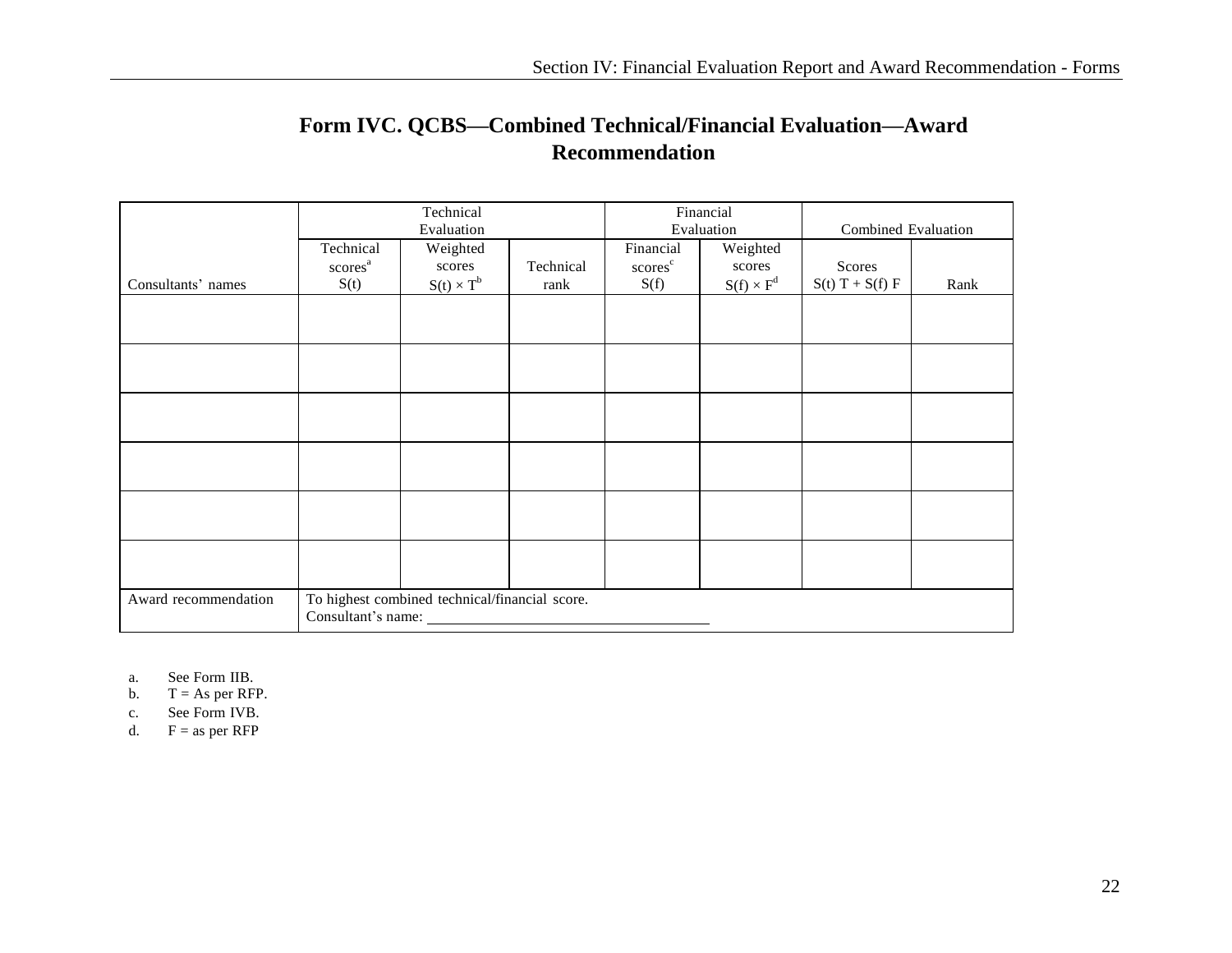|                      | <b>Fixed-Budget Selection</b>                       |                               | <b>Least-Cost Selection</b>                        |                         |  |
|----------------------|-----------------------------------------------------|-------------------------------|----------------------------------------------------|-------------------------|--|
| Consultants' names   | Technical scores <sup>a</sup>                       | Evaluated prices <sup>b</sup> | Technical scores                                   | <b>Evaluated</b> prices |  |
|                      |                                                     |                               |                                                    |                         |  |
|                      |                                                     |                               |                                                    |                         |  |
|                      |                                                     |                               |                                                    |                         |  |
|                      |                                                     |                               |                                                    |                         |  |
|                      |                                                     |                               |                                                    |                         |  |
|                      |                                                     |                               |                                                    |                         |  |
|                      |                                                     |                               |                                                    |                         |  |
|                      |                                                     |                               |                                                    |                         |  |
|                      |                                                     |                               |                                                    |                         |  |
|                      |                                                     |                               |                                                    |                         |  |
|                      |                                                     |                               |                                                    |                         |  |
|                      |                                                     |                               |                                                    |                         |  |
| Award recommendation | To best technical score with evaluated price within |                               | To lowest evaluated price above minimum qualifying |                         |  |
|                      | budget.                                             |                               | score.                                             |                         |  |
|                      | Consultant's name:                                  |                               | Consultant's name:                                 |                         |  |

<span id="page-27-0"></span>a. See Form IIB.

b. See Form IVB.

<sup>9</sup> Fill in appropriate part of form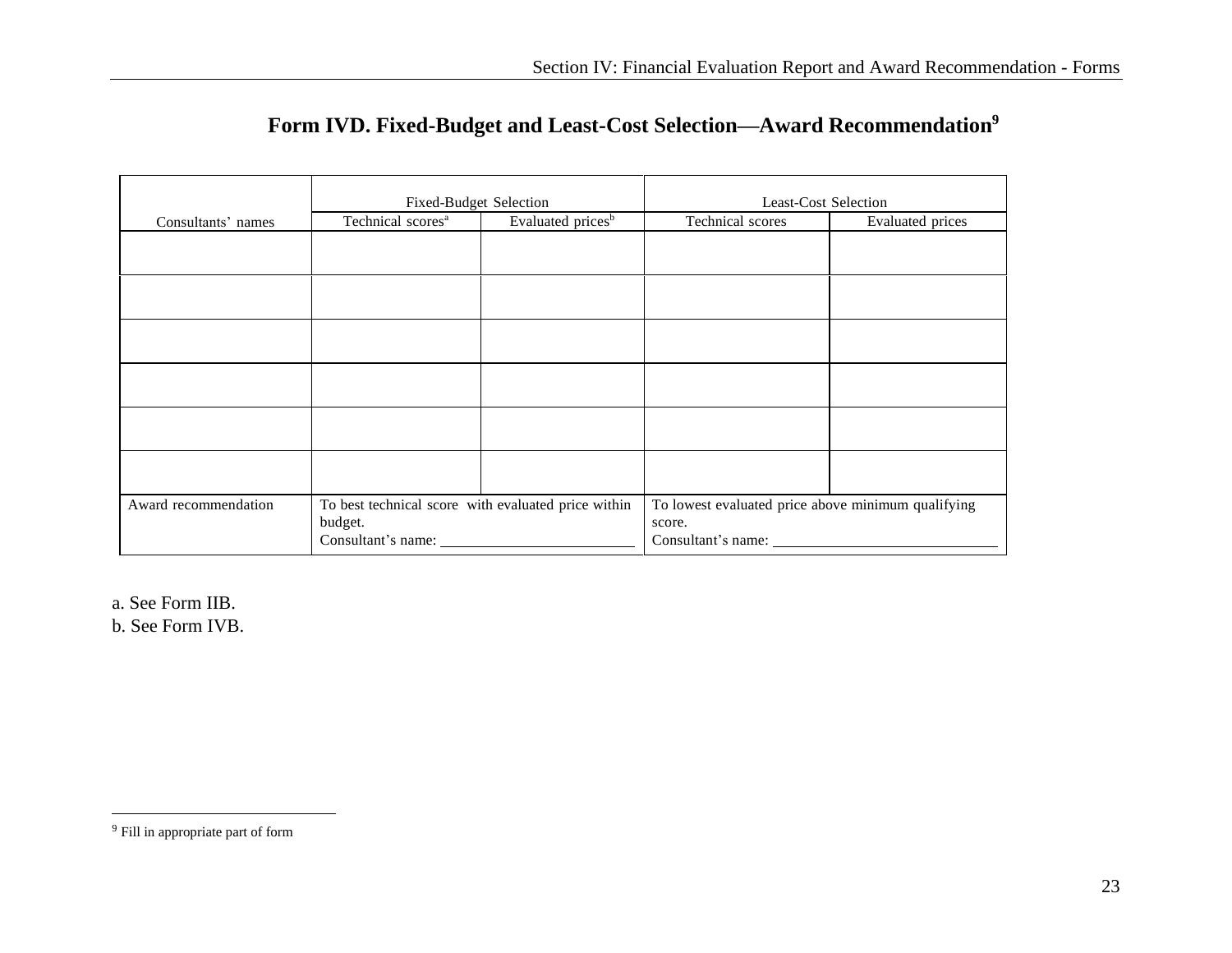## **SECTION V: ANNEXES**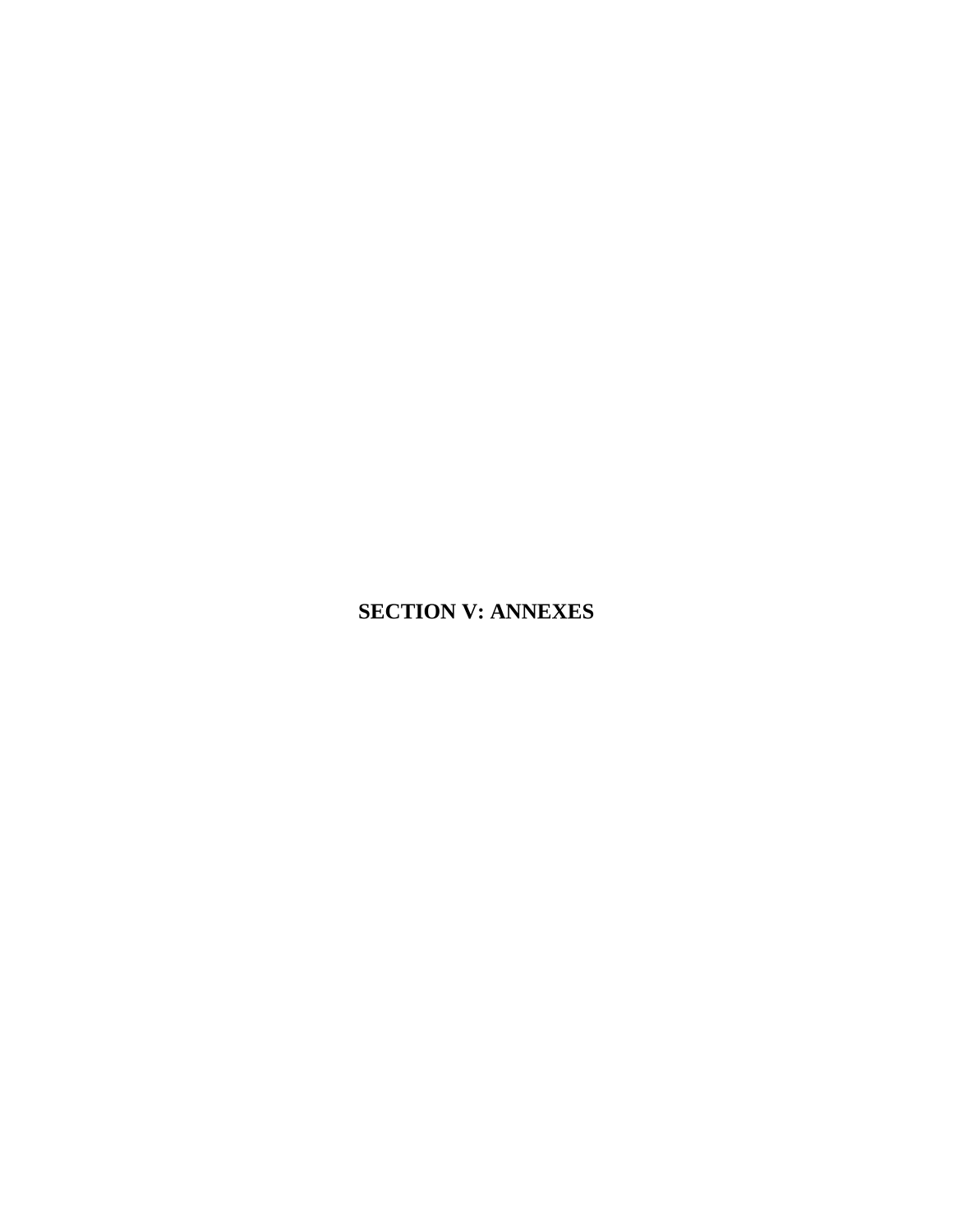#### **Section V. Annexes 10**

<span id="page-29-0"></span>

| Annex I.   | <b>Individual Evaluations</b>                            |
|------------|----------------------------------------------------------|
|            | Form V Annex I(i). Individual Evaluations                |
|            | Form V Annex I(ii). Individual Evaluations—Key Personnel |
| Annex II.  | <b>Information Data Monitoring</b>                       |
| Annex III. | Minutes of Public Opening of Financial Proposals         |
| Annex IV.  | <b>Request for Proposals</b>                             |
| Annex V.   | Miscellaneous Annexes—Ad Hoc                             |

 $10$  Annex I applies to Quality-Based, Fixed-Budget and Least-Cost. For Qualifications and Single-Source, it is replaced by a review of the strengths and weaknesses of the proposal, which may be amended by one or several evaluators.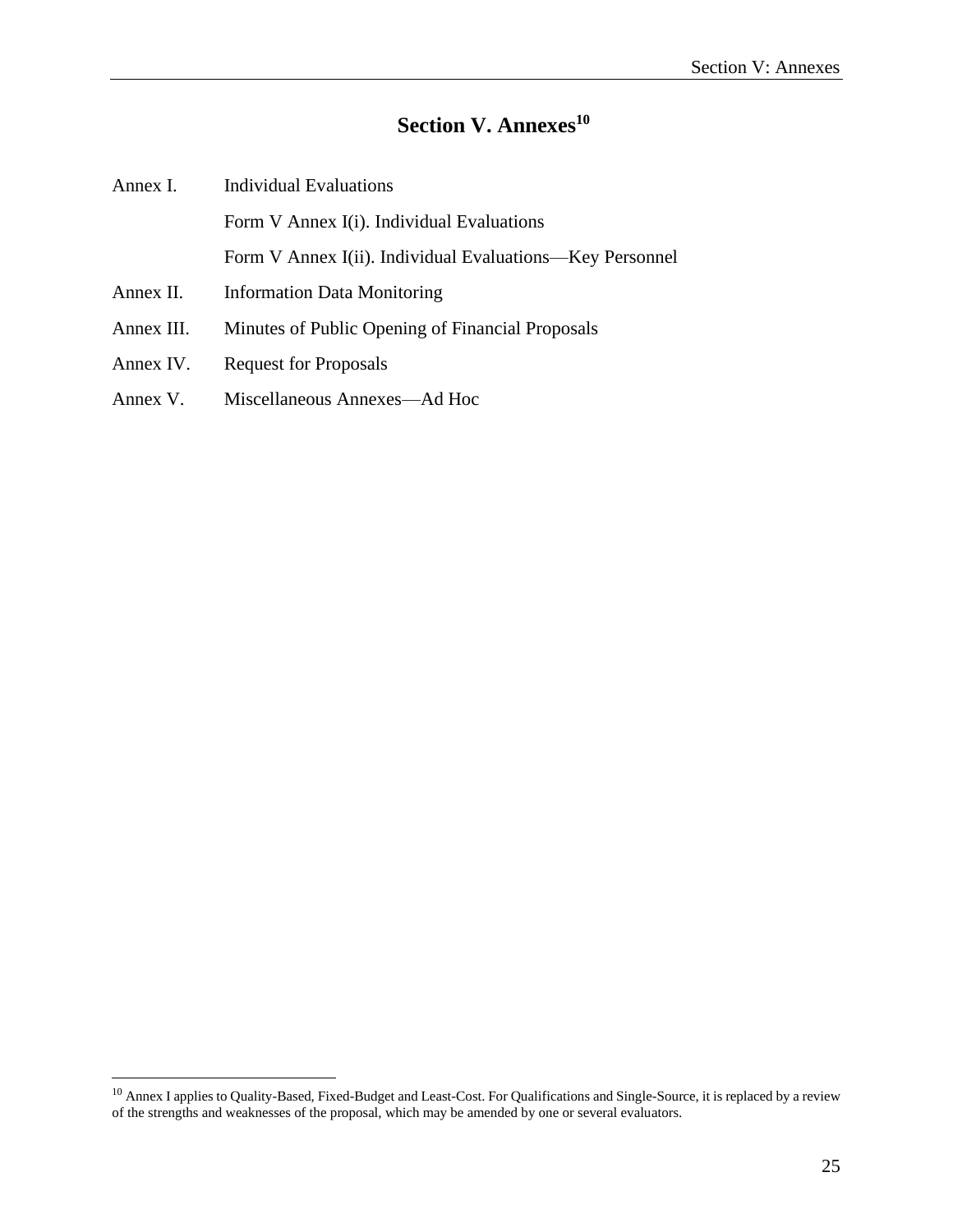#### **Annex I (i). Individual Evaluations**

<span id="page-30-0"></span>Consultant's name:

|                                                |                                 | <b>Evaluators</b> |                  |   |                         |   |                          |
|------------------------------------------------|---------------------------------|-------------------|------------------|---|-------------------------|---|--------------------------|
| Criteria/Sub-Criteria                          | <b>Maximum</b><br><b>Scores</b> | $\mathbf{1}$      | $\boldsymbol{2}$ | 3 | $\overline{\mathbf{4}}$ | 5 | Average<br><b>Scores</b> |
| Experience                                     |                                 |                   |                  |   |                         |   |                          |
| $-$                                            |                                 |                   |                  |   |                         |   |                          |
| Methodology                                    |                                 |                   |                  |   |                         |   |                          |
| $-$                                            |                                 |                   |                  |   |                         |   |                          |
| Key Staff                                      |                                 |                   |                  |   |                         |   |                          |
| --                                             |                                 |                   |                  |   |                         |   |                          |
| Transfer of Knowledge (Training <sup>a</sup> ) |                                 |                   |                  |   |                         |   |                          |
| $-$                                            |                                 |                   |                  |   |                         |   |                          |
| Participation by Nationals <sup>a</sup>        |                                 |                   |                  |   |                         |   |                          |
| $-$                                            |                                 |                   |                  |   |                         |   |                          |
| Health, Environmental, Social,                 |                                 |                   |                  |   |                         |   |                          |
| Security, Safety and Sustainability            |                                 |                   |                  |   |                         |   |                          |
| <b>Total</b>                                   | 100                             |                   |                  |   |                         |   |                          |

a. If specified in the RFP

| 1. Evaluator's Name: | Signature; | Date: |
|----------------------|------------|-------|
| 2. Evaluator's Name: | Signature; | Date: |
| 3. Evaluator's Name: | Signature; | Date: |
| 4. Evaluator's Name: | Signature; | Date: |
| 5. Evaluator's Name: | Signature; | Date: |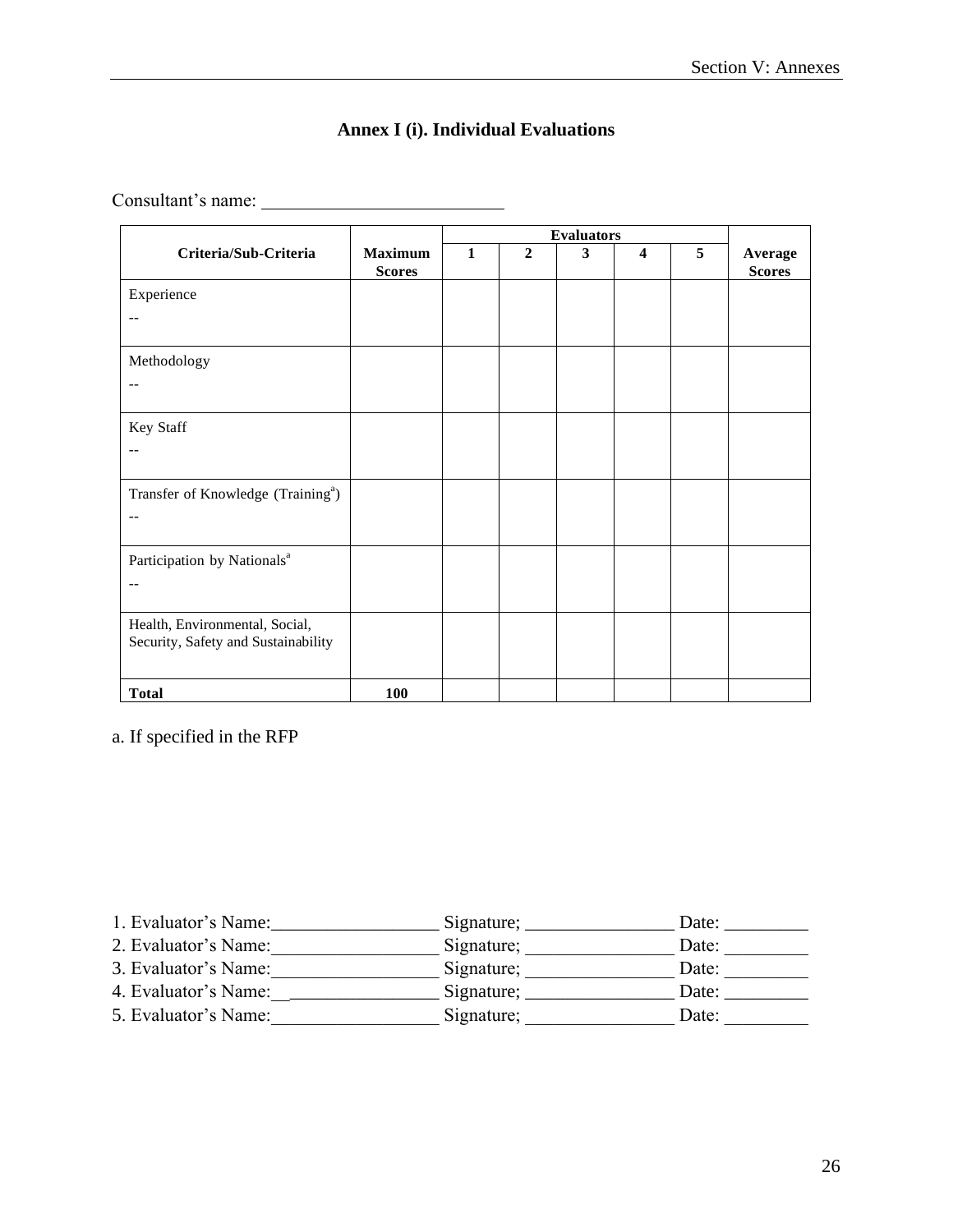| <b>Key Staff Names<sup>a</sup></b> | <b>Maximum</b><br><b>Scores</b> | General<br><b>Qualification s</b><br>$\mathbf{a}$<br>€. | Adequacy<br>for the<br>Assignment (<br>$\mathbf{b}$ | <b>Experience</b><br>in Region<br>$\left(\begin{array}{c} \end{array}\right)^b$ | <b>Total</b><br><b>Marks</b><br>(100) | <b>Scores</b> |
|------------------------------------|---------------------------------|---------------------------------------------------------|-----------------------------------------------------|---------------------------------------------------------------------------------|---------------------------------------|---------------|
|                                    |                                 |                                                         |                                                     |                                                                                 |                                       |               |
|                                    |                                 |                                                         |                                                     |                                                                                 |                                       |               |
|                                    |                                 |                                                         |                                                     |                                                                                 |                                       |               |
|                                    |                                 |                                                         |                                                     |                                                                                 |                                       |               |
|                                    |                                 |                                                         |                                                     |                                                                                 |                                       |               |
|                                    |                                 |                                                         |                                                     |                                                                                 |                                       |               |
|                                    |                                 |                                                         |                                                     |                                                                                 |                                       |               |
| <b>Total</b>                       |                                 |                                                         |                                                     |                                                                                 |                                       |               |

### **Annex I(ii) Individual Evaluations—Key Personnel**

<span id="page-31-0"></span>Consultant's name:

- a. Sometimes evaluations are made by groups instead of individuals. Each group (e.g. financial group) has a weight. The group score is obtained by the weighted scores of the members of the group. For example, the score of a group of three individuals scoring a, b, and c would be  $ax + by + cz$  with x, y, and z representing the respective weights of the members  $(x + y + z = 1)$  in this group.
- b. Maximum marks as per RFP

| 1. Evaluator's Name: | Signature; | Date: |
|----------------------|------------|-------|
| 2. Evaluator's Name: | Signature; | Date: |
| 3. Evaluator's Name: | Signature; | Date: |
| 4. Evaluator's Name: | Signature; | Date: |
| 5. Evaluator's Name: | Signature; | Date: |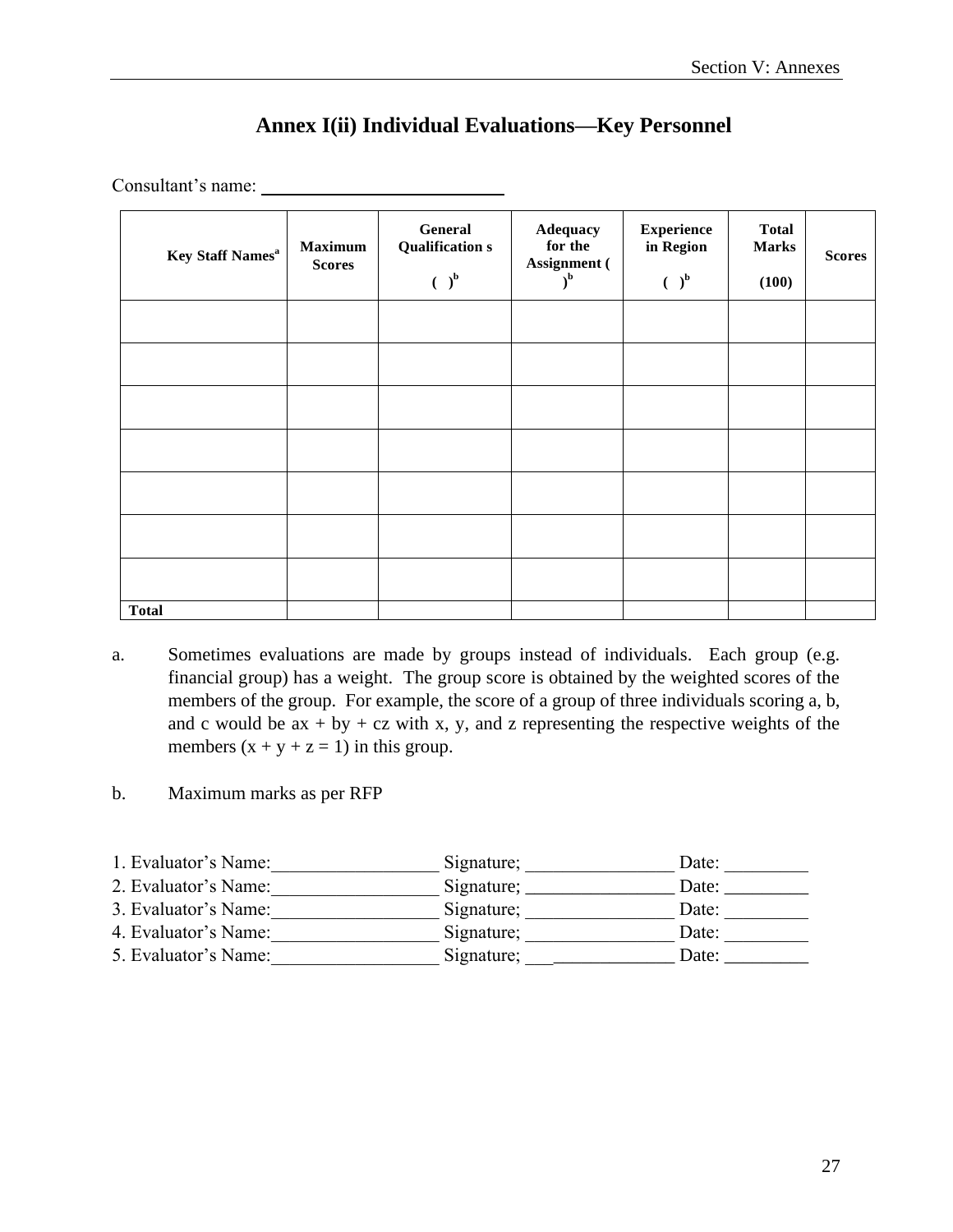#### **Annex II. Information Data Monitoring**

- <span id="page-32-0"></span>5.2 General Procurement Notice
	- (a) first issue date
	- $(b)$  latest update
- 5.3 Request for expressions of interest $11$ 
	- (a) publication in Public Procurement Bulletin
	- (b) publication in international and national local newspaper(s) of wide circulation
- 5.4 Did the use of price as a factor of selection change the final ranking? $12$
- 5.5 Did the use of "local input" as <sup>a</sup> factor of selection change the technical ranking? $13$

| Name of newspaper(s) and date(s)______ |  |
|----------------------------------------|--|
|                                        |  |
|                                        |  |
| $Yes$ No $\sim$ No $\sim$              |  |

<sup>11</sup> Required for large contracts *(see Public Procurement Act)*

 $12$  Compare technical rank with rank in Form IVC.

<sup>&</sup>lt;sup>13</sup> Figure out technical scores with and without "local input" (Form IIB).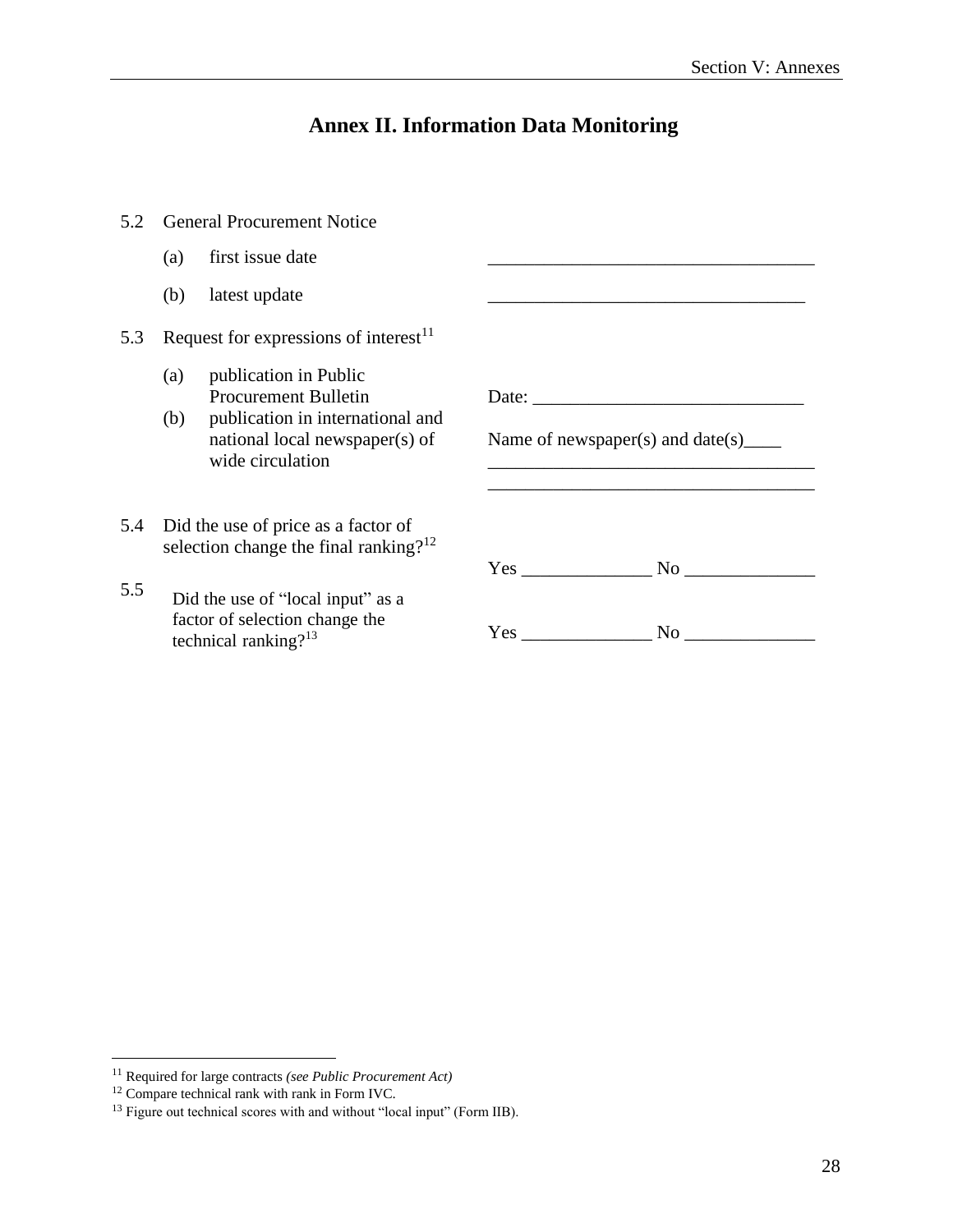## <span id="page-33-0"></span>**Annex III. Minutes of Public Opening of Financial Proposals 14**

#### **MINUTES**

<span id="page-33-1"></span>*[The minutes should indicate the names of the participants in the proposal opening session, the proposal prices, discounts, technical scores, and any details that the Employer, at its discretion, may consider appropriate. All attendees must sign the Minutes.]*

<sup>14</sup> Annex III applies to QCBS, Fixed-Budget, and Least-Cost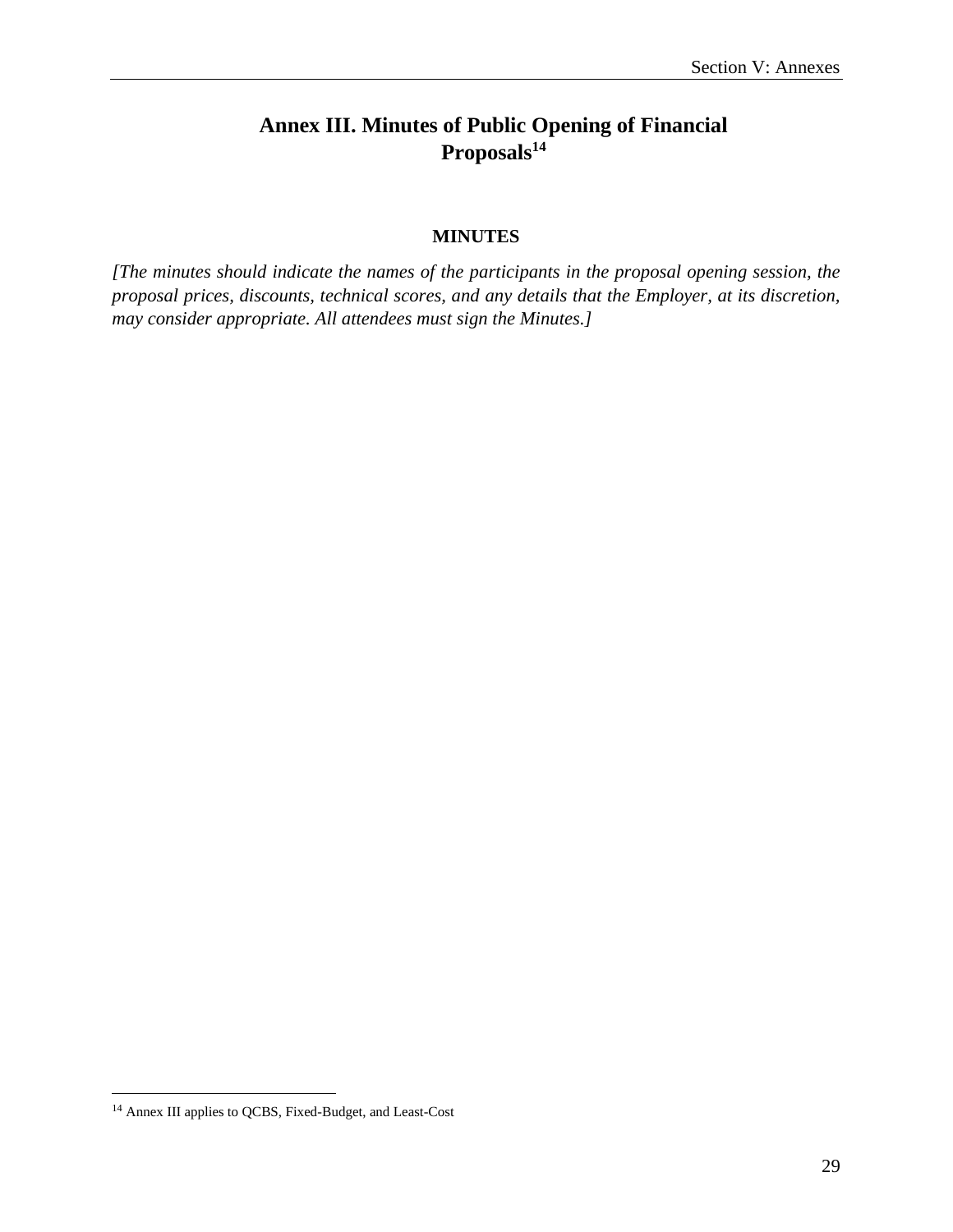<span id="page-34-0"></span>**Annex IV. Request for Proposals 15**

<sup>15</sup> Annex IV applies to all selection procedures *(The Public Procurement Authority's Standard Request for Proposals may be used for Qualifications and Single-Source, with appropriate modifications)*